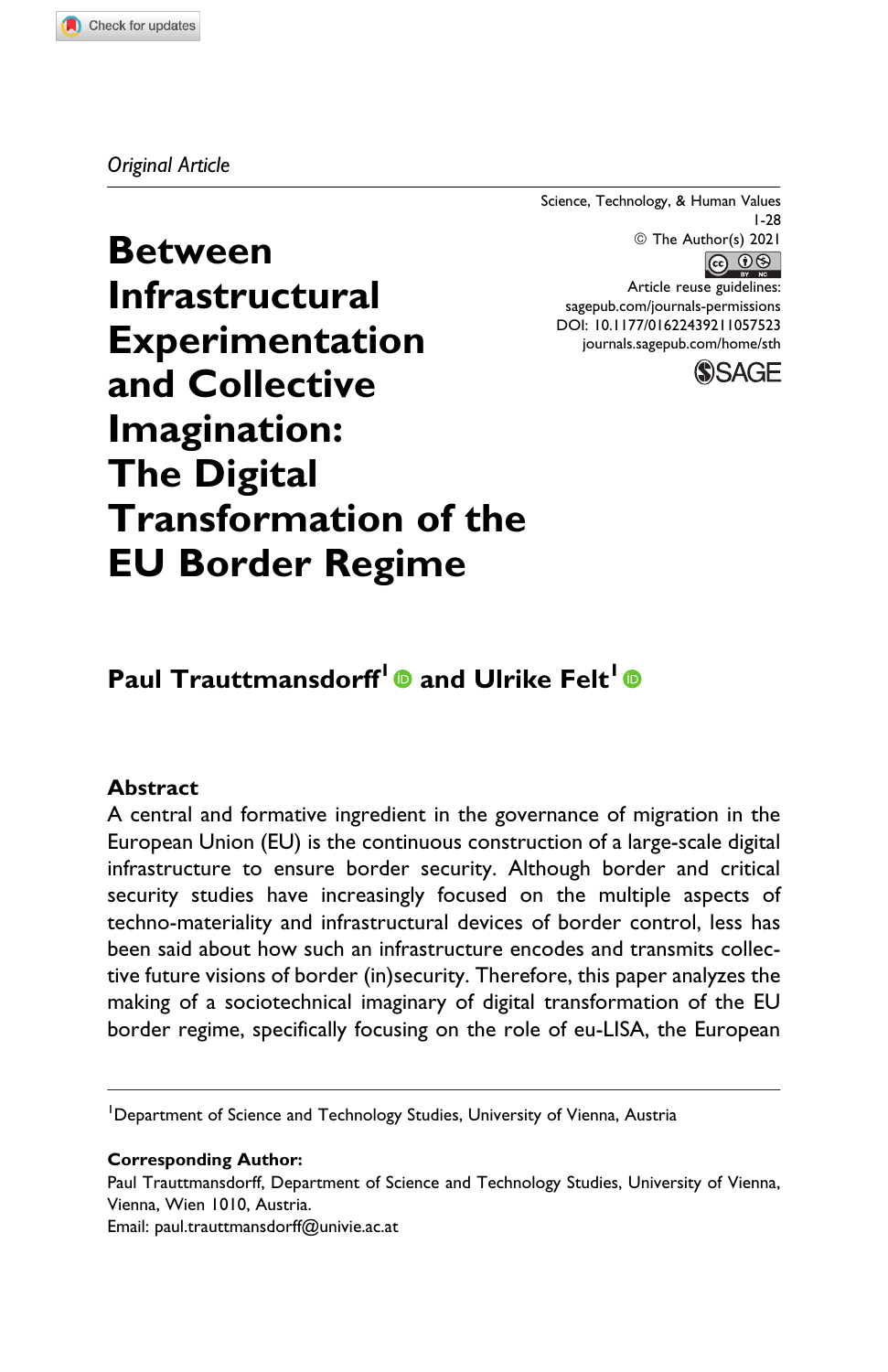agency for the development and management of large-scale IT systems. Drawing on ethnographic observations and interview material, we analyze the ways in which this agency emerges as a site for assembling and rehearsing this sociotechnical imaginary, gradually transforming borders into sites of experimentation in the EU Schengen laboratory. As our case illustrates, studying the visionary dimensions of digital infrastructuring helps us to understand how imagination becomes collectivized and materialized, opens up or closes down sociotechnical realizations, and thus tacitly governs the project of digitally infrastructuring the EU border regime.

### **Keywords**

infrastructuring borders, sociotechnical imaginary, governing migration, experimental politics, digitalization

# **Introduction: Infrastructuring EU Borders**

The registering, processing, and storing of migrant data have proliferated and have transformed the landscape of border control in Europe. In particular, large-scale IT systems have become an integral part of the discursive and material infrastructures of the border regime in the European Union (EU) that currently hold the complex logics and the imaginaries of control in place. As these infrastructures are built, they "become spaces of bordering practices in their own right" ([Walters 2009,](#page-26-0) 495). In Europe, this is aptly demonstrated by the legal and technological expansion of biometric IT systems such as the EURODAC system, the centralized fingerprint database for asylum seekers, or the Visa Information System, which stores and crosschecks the biometric identities of visa applicants. In official terms, the EU now seeks to govern and control migration by continuously improving "the Union's data management architecture for border management and security" [\(EU 2019,](#page-22-0) 2), which is based on the promise of constructing new databases, such as a centralized Entry-Exit System (EES), and promoting interoperability between databases, for example, through an underlying common identity repository of biometric templates.<sup>[1](#page-20-0)</sup> This continuous buildup and expansion of transnational databases and the practices they involve not only testify to a digital solutionism ([Morozov 2013](#page-25-0)) behind contemporary processes of rebordering but can also be seen as part of the "reaction formations" to cross-border mobility (De [Genova 2017](#page-21-0), 5)—a process best described as the digital infrastructuring of EU borders.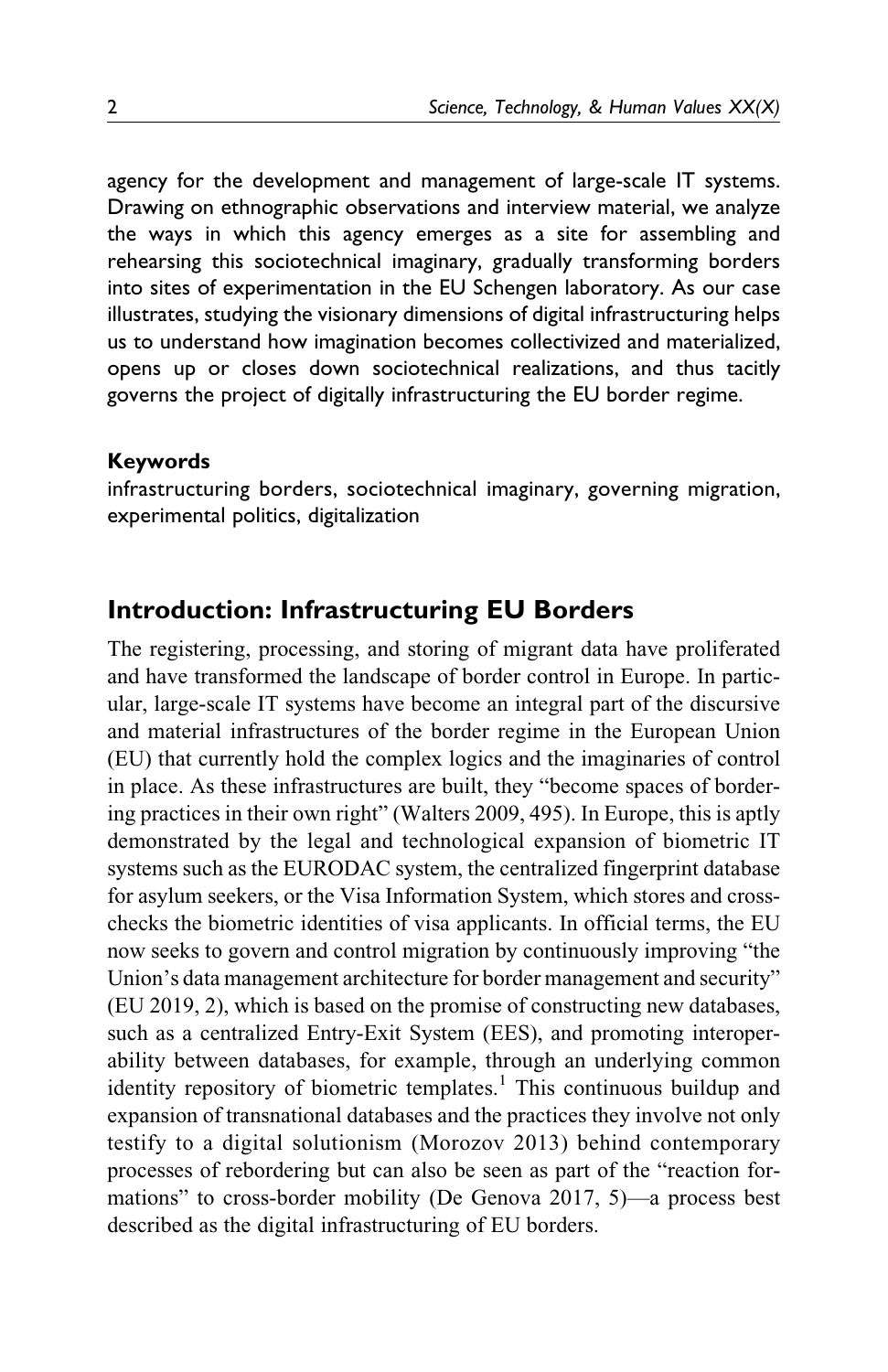In this article, we want to move away from focusing on the heavy investment in databases and related IT infrastructures to reconfigure borders and instead investigate collective visions of border (in)security as key actors within these developments. In doing so, we specifically look into the role of the European agency eu-LISA, which is the responsible body for developing and building IT systems and the underlying infrastructure for the purpose of managing EU borders.<sup>[2](#page-20-0)</sup> It is the agency that "provide<sup>[s]</sup> continuous monitoring of infrastructure, services and systems" [\(eu-LISA](#page-22-0) [2015a](#page-22-0), 8). Being interested in the imaginative dimension of this technological project, we devote specific attention to how databases and related infrastructures encode and translate future visions of (in)security and social order. We aim to study how collective imagination and processes of digital infrastructuring mutually shape each other. We thus direct our attention to eu-LISA's construction and rehearsal of a sociotechnical imaginary [\(Jasanoff and Kim 2015;](#page-24-0) [Felt 2015](#page-23-0)) of digital transformation that aims at stabilizing both the shared vision of border (in)security and the related infrastructure. We start by describing the efforts of eu-LISA in trying to implement its vanguard vision ([Hilgartner 2015\)](#page-24-0) of the sociotechnological problem at stake and then show the work done to transform it into a widely shared and institutionally stabilized sociotechnical imaginary, which is actualized through the emerging digital infrastructure. Unpacking the making of this imaginary allows us to understand why and how the visions of certain futures seem to prevail over others and, most importantly, become politically normalized and powerful—even though officials and experts oftentimes refer to the actual construction and operation of databases/digital infrastructures as yet fragile and uncertain.

In offering our analysis, we want to contribute to a growing body of scholarship at the intersection of migration and border studies, on the one hand, and science and technology studies (STS), on the other. These studies have explored the various processes of infrastructuring to bring out the often invisible, laborious, and taken-for-granted work needed for the creation and maintenance of contemporary borders. We might also call this turn a heuristic shift to studying how "human *and* nonhuman actors that move migrants within specific infrastructural frames" [\(Lin et al. 2017](#page-25-0), 169) are part of an increasingly logistified management of migration ([Mezzadra](#page-25-0) [2017;](#page-25-0) [Altenried et al. 2018](#page-21-0)). A common denominator among scholars is to focus on the emergence and proliferation of techno-material devices and practices that enact migrations in and to Europe [\(Scheel, Ruppert, and](#page-25-0) [Ustek-Spilda 2019](#page-25-0); [Leese, Noori, and Scheel 2021](#page-25-0)). The digitization of border and migration management has moreover been examined as the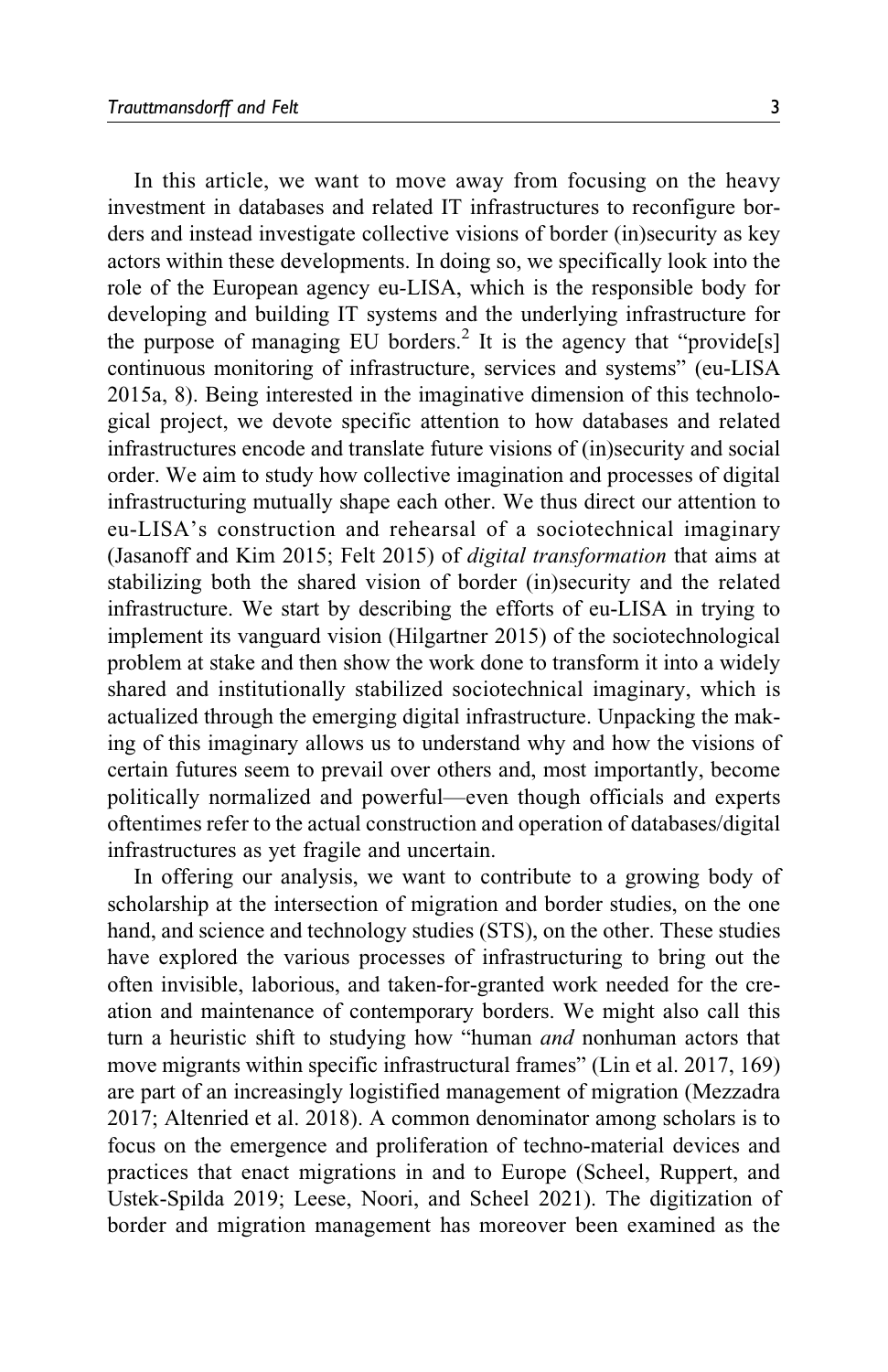formation of an "administrative ecology" ([Dijstelbloem and Broeders 2015\)](#page-22-0) that calls for exploring the hidden scripts of a violent border regime. Migrations are brought into being and rendered governable through practices of inscription and visualization ([Dijstelbloem, van Reekum, and Schinkel](#page-22-0) [2017;](#page-22-0) van [Reekum 2019;](#page-26-0) [Pezzani and Heller 2019](#page-25-0); [Follis 2017](#page-23-0)). At the same time, infrastructures also "reveal and [...] perform broader legislative, political and administrative transformations in the European bureaucratic order" [\(Pelizza 2020,](#page-25-0) 263). In other words, border and migration control infrastructures are coproduced with the sociopolitical orderings of Europe ([Pollozek and Passoth 2019; Pelizza 2020\)](#page-25-0). However, what these studies have given less attention to is the powerful role of sociotechnical visions, which will be the core contribution of our following analysis.

After outlining our conceptual framework, we conduct our empirical analysis in three steps. First, we revisit the making of eu-LISA as a relatively young institution in the EU border regime and how it enables its member states to centralize a growing digital infrastructure of borders. We believe that the agency, in orchestrating relations between various actors in the EU border regime, positions itself as a vanguard in forging and rehearsing a particular vision of reconfiguring borders by digital means. Second, we elaborate on the practices of narration and visualization that construct a particular future imaginary to be realized through the "digital transformation." Third, we examine when and how this imaginary is rehearsed in order to align new actors. In doing so, the agency embraces an experimental approach, gradually developing and testing potential options and thus working toward stabilization. Finally, we reflect on this process of reimagining EU borders by discussing some of its implications and point to related areas of further research.

# **Conceptualizing EU Borders as Sites of Experimentation**

## *Infrastructural Experimentation*

To capture the heterogeneous bordering processes in Europe, the notion of the "regime" has been used to describe the "multitude of actors whose practices relate to each other, without, however, being ordered in the form of a central logic or rationality" ([Tsianos and Karakayali 2010](#page-26-0), 375). More recently, scholars have argued that digital infrastructures have become key sites and arenas for the interplay and contestation between state and nonstate actors, (im)mobilities, and various regulatory practices in the border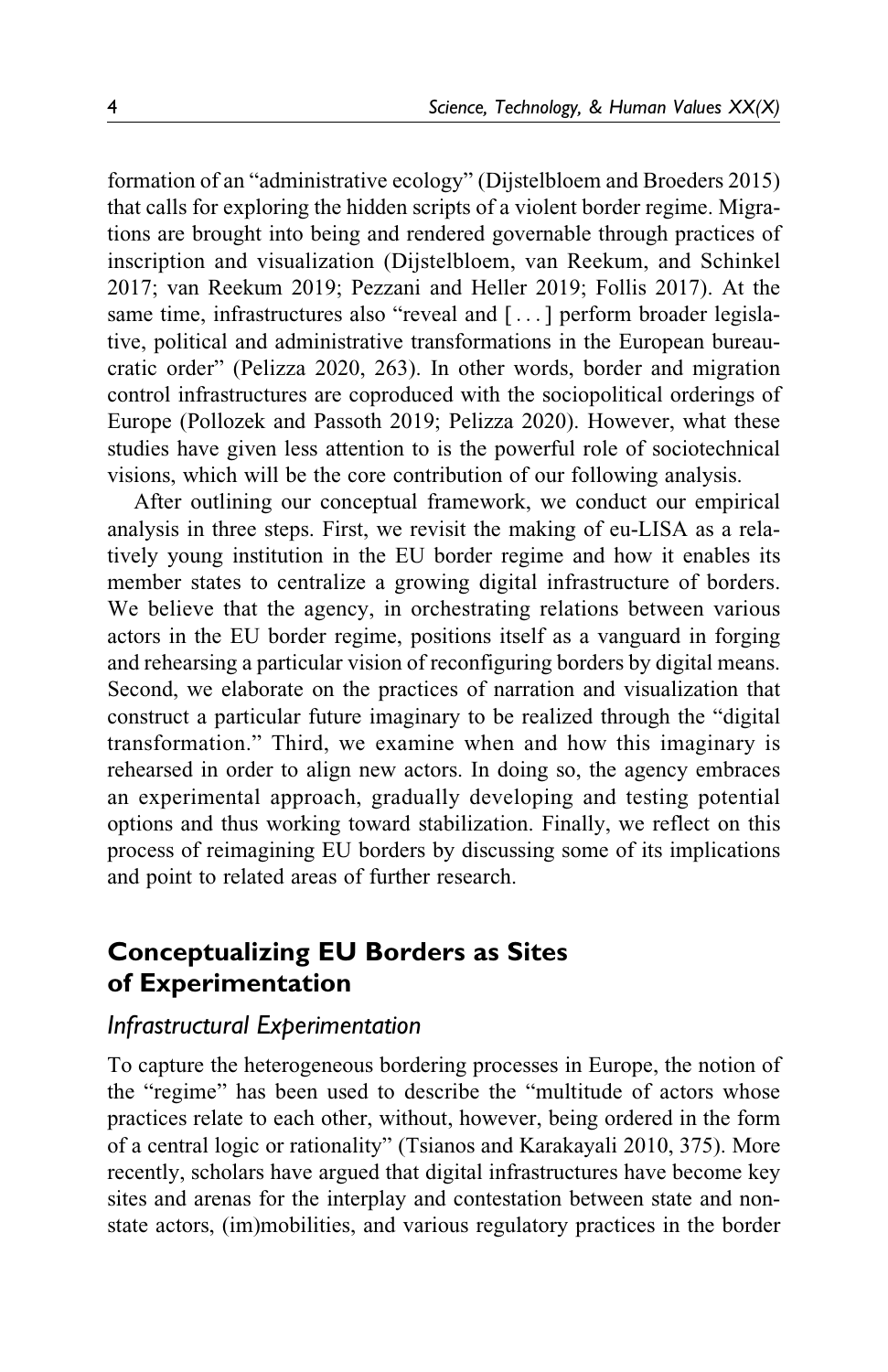regime [\(Pelizza 2020](#page-25-0); [Pollozek 2020](#page-25-0); [Amelung et al. 2020;](#page-21-0) [Lin et al. 2017](#page-25-0)). The distributed character of infrastructures has moreover directed scholarly attention to the multiple and dispersed operations of control through which borders enact and maintain their "double function of politics at a distance and virtual data collection" [\(Tsianos and Karakayali 2010,](#page-26-0) 374).

However, to capture the distinct *experimental* character through which these digital borders are currently developed, deployed, and policed, it seems productive to use the notion of the laboratory as a sensitizing concept. As a metaphor, this notion has long been used to describe Schengen as a testbed for European integration and transnational cooperation between security actors to govern mobile populations [\(Zaiotti 2011](#page-26-0), 74-75; [Hess and](#page-24-0) [Kasparek 2017,](#page-24-0) 60). Here, we suggest considering the introduction and expansion of a large-scale digital infrastructure as the laboratorization of the Schengen Area (allowing free movement of people), turning the borders into sites of experimentation. According to Knorr [Cetina \(1999\),](#page-24-0) the laboratory is a space in which objects can be manipulated and reconfigured so that the "they match with an appropriately altered social order" (p. 44). However, experimentation has also been increasingly carried out beyond the classical laboratory, and we have witnessed the emergence of concepts such as "living labs," "real-world laboratories," and "society as a laboratory" [\(Van De Poel, Mehos, and Asveld 2017](#page-26-0); [Guggenheim 2012](#page-24-0)). This is in line with [Engels, Wentland, and Pfotenhauer's \(2019\)](#page-22-0) argument that, currently, "it is society as well as technology that are subject to experimentation and testing" (p. 3, emphasis in original).

In our understanding of the border laboratory, we follow [Guggenheim](#page-24-0) [\(2012\)](#page-24-0) who defines a laboratory not as a physical, fully controlled territory but as space of experimentality that aims to bring under control the data and objects it seeks to manage. The laboratory is a "procedure that often results in a space with the properties to separate controlled inside from uncontrolled outside" (p. 101). Not only do borders move into the laboratory [\(Bourne, Johnson, and Lisle 2015](#page-21-0)), but the Schengen space as a laboratory "must be permanently brought into being, and it must be imagined and practiced" [\(Felt 2017,](#page-23-0) 153). The introduction of large-scale infrastructures in the border regime must therefore be imagined and gradually implemented to establish this space of experimentality. Take, for example, this statement of a senior official in the EU: "Now, the real test is with the development of new systems. And we have to see how that works out" (Interview 13 with EU official, 2019). This official does not understand and anticipate the buildup of IT systems in the border regime to be an infrangible project with stable and transparent outcomes. Instead, he implies that uncertainty and instability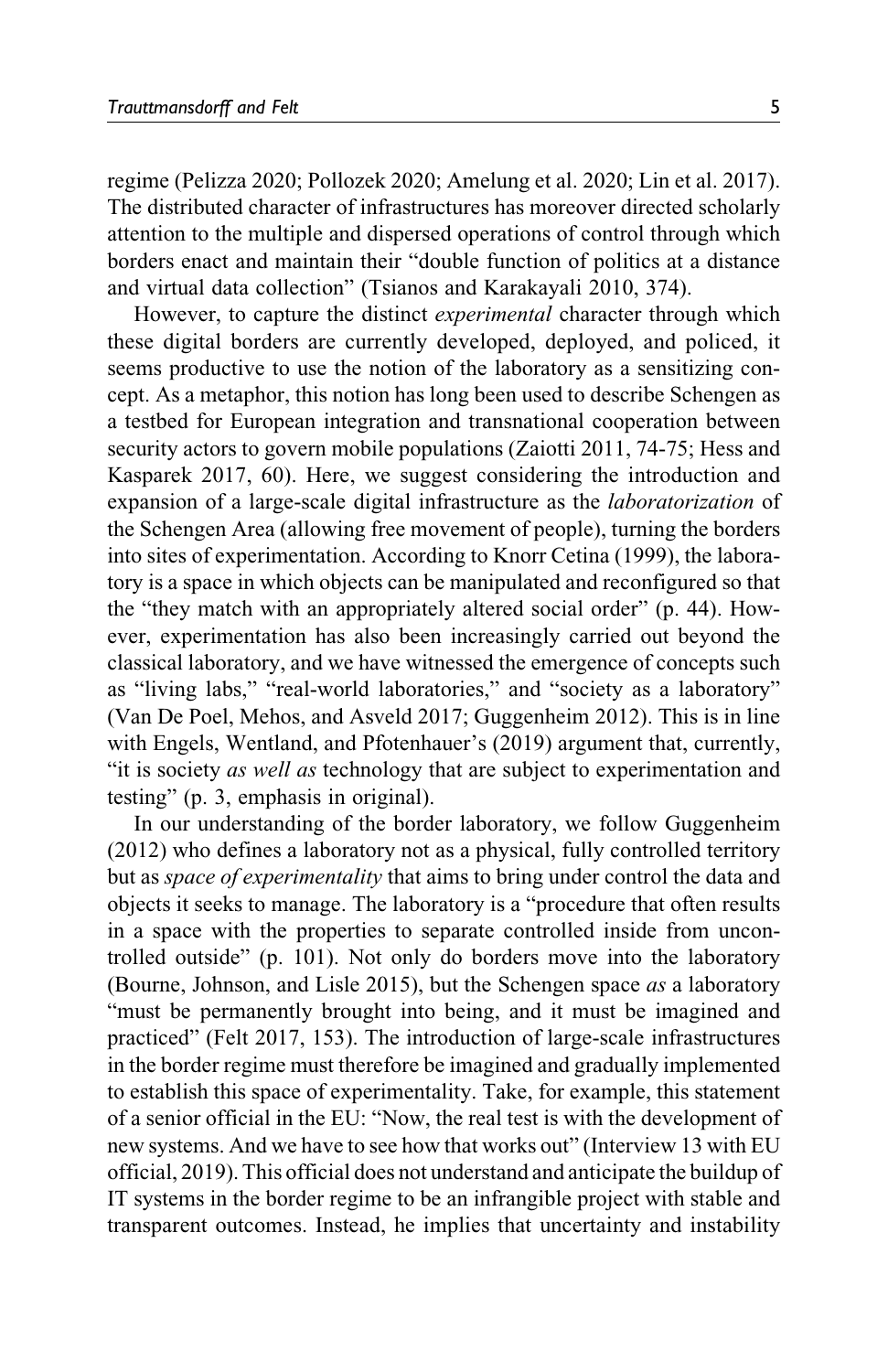might be gradually reduced through a process of experimentation. In that sense, experimentation turns infrastructures into emerging sites for engaging with and producing "new worlds" [\(Jensen and Morita 2015,](#page-24-0) 85) and the limits thereof. It is a procedure that performs what [Callon, Lascoumes, and Barthe](#page-21-0) [\(2009\)](#page-21-0) call laboratorization, a constant "interminable undertaking, always starting up again" (p. 67).

## *Collective Imagination*

What is central to the (experimental) process of infrastructuring, as we argue throughout this paper, is how it is imagined and performed and by whom. How, in other words, can infrastructures become those "emblematic reflections and representations of particular social or political agendas" [\(Aarden 2017](#page-20-0), 754)? Following Jasanoff and Kim's [\(2009](#page-24-0), [2015](#page-24-0)) framework of sociotechnical [imaginaries, we therefore trace the collectivized](#page-24-0) [visions of social order and \(in\)security that are promoted as](#page-24-0) "[attainable](#page-24-0) [through, and supportive of, advances in science and technology](#page-24-0)" [\(Jasanoff](#page-24-0) [2015a](#page-24-0), 15). As Jasanoff argues, designs of the future, articulated as collective acts of imagination, operate as "a crucial reservoir of power and action [that] lodges in the hearts and minds of human agents and institutions" (p. 17). Promised by science and technology, futures of border (in)security are propagated to become "integrated into the discourses and practices of governance, and thereby structure the life worlds of larger groups" ([Jasanoff](#page-24-0) [2015b,](#page-24-0) 329). The unabated strength of this framework lies in its explanatory power in demonstrating how a particular technological trajectory of the border regime is related to the construction and gradual domination of certain visions of order and "progress" through advances in digital technology. Imaginaries have been associated predominantly with the modern nation state that orchestrated the coproduction of visions of science and technology with national policies, regulations, and institutions. However, forging and advancing imaginaries are frequently carried out by smaller collectives, such as institutions or corporate actors that may operate on the transnational level [\(Sadowski and Bendor 2019;](#page-25-0) [Schiølin 2020](#page-26-0)). [Pickersgill](#page-25-0) [\(2011\)](#page-25-0) uses the case of neuroscience and law to show how imaginaries of transnational collectives (other than states) can be constitutive of, and simultaneously produced by, anticipatory and normative discourses that either develop and promote, or limit and restrict, certain engagements and ways of thinking. Institutional actors can secure their ascent and positions of power if they possess the means and resources to assemble and stabilize imaginaries, that is, to homogenize the visions of collectives and gradually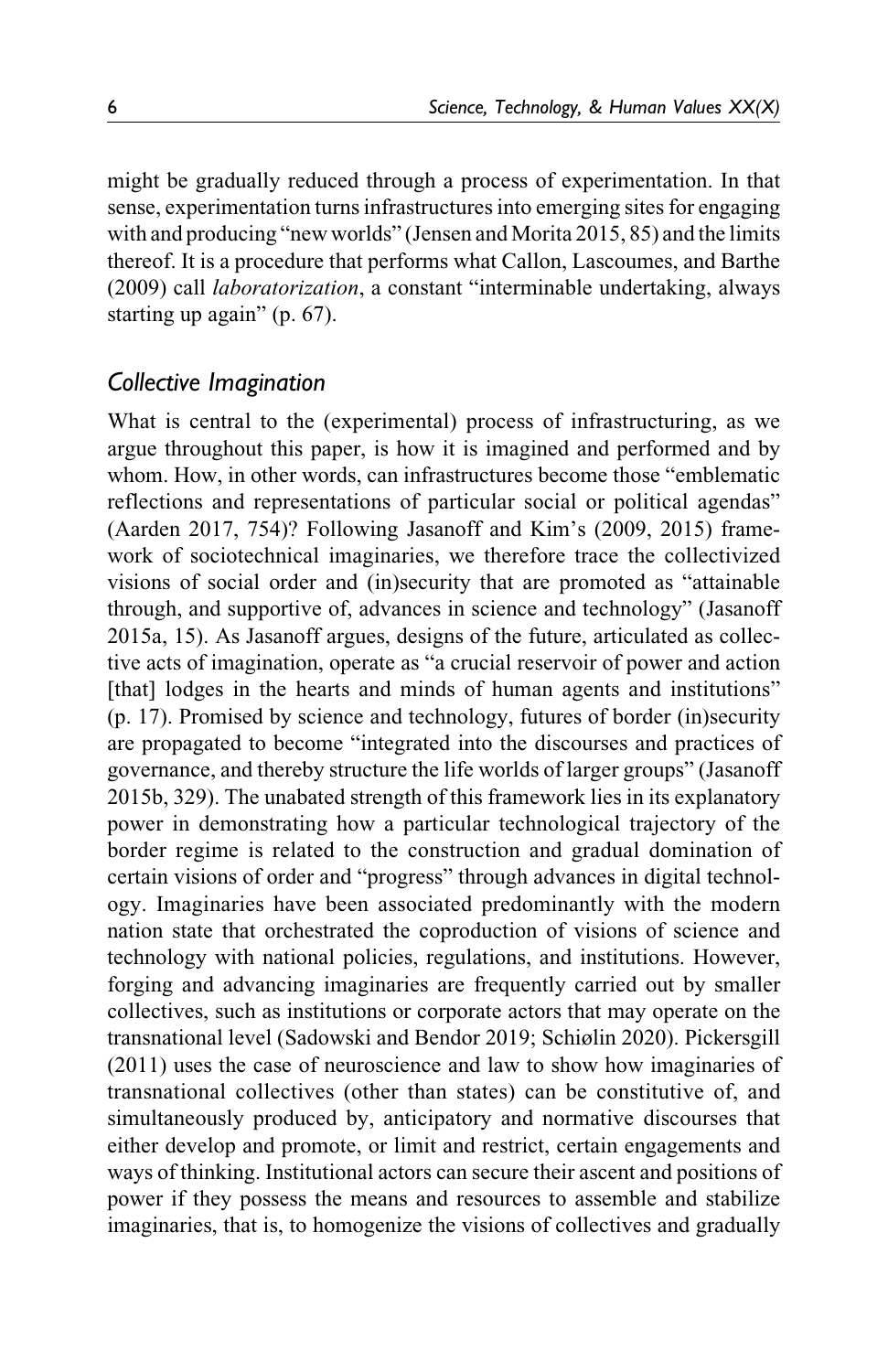silence alternatives. In this context, [Hilgartner \(2015\)](#page-24-0) speaks about vanguards who often portray themselves as the chosen harbingers of change by promoting "bold" or "progressivist" visions yet to be stabilized or embraced by larger political or social collectives.

Our empirical study of eu-LISA is a case in point, as we explore the agency as a European vanguard that attempts to assemble, rehearse, and stabilize the sociotechnical imaginary of digital transformation. Although its representatives tend to emphasize the technocratic character of this agency, their shared imaginations routinely focus on the digital infrastructure of borders, turning it into a vehicle "whereby those fantasies are transmitted and made emotionally real" ([Larkin 2013](#page-24-0), 333). By the example of the emergence, the projects and activities of this European institution, the eu-LISA agency, we can explore how a particular future of borders, its materialization, and its underlying norms and values are gradually assembled and rehearsed promising order and stability.

Connecting these two lines of thinking—infrastructural experimentation and collective imagination—we will investigate the Schengen borders as sites of infrastructural experimentation and trace how an imaginary can obtain agency in shaping technological and infrastructural change as it gets scripted "into the hard edifices of matter and practices" [\(Jasanoff](#page-24-0) [2015b,](#page-24-0) 323).

### **Notes on Method**

For our analysis, we drew on materials including ethnographic observations, documents, and field notes collected over three years of empirical research (2018-2020). We selected additional material from more than thirty semi-structured interviews and informal conversations with officials from European and national institutions related to the development and management of IT systems. We focused in particular on the interviews with eu-LISA and European Commission representatives as well as on the observations we made at events organized by eu-LISA, where we could gather visual materials that addressed a broader audience beyond the agency's inner circle. To preserve anonymity, we refrain from specifying the interview partners' positions and affiliations but cite interviewees as "EU officials" or "member state representatives."

We understand both ethnographic observations and interview situations to be crucial sites of narrative production. In these scenarios, actors generate, share, and collectivize narratives, which are viewed as modes of knowing and communicating [\(Czarniawska 2004](#page-21-0)). We mobilized the tools of situational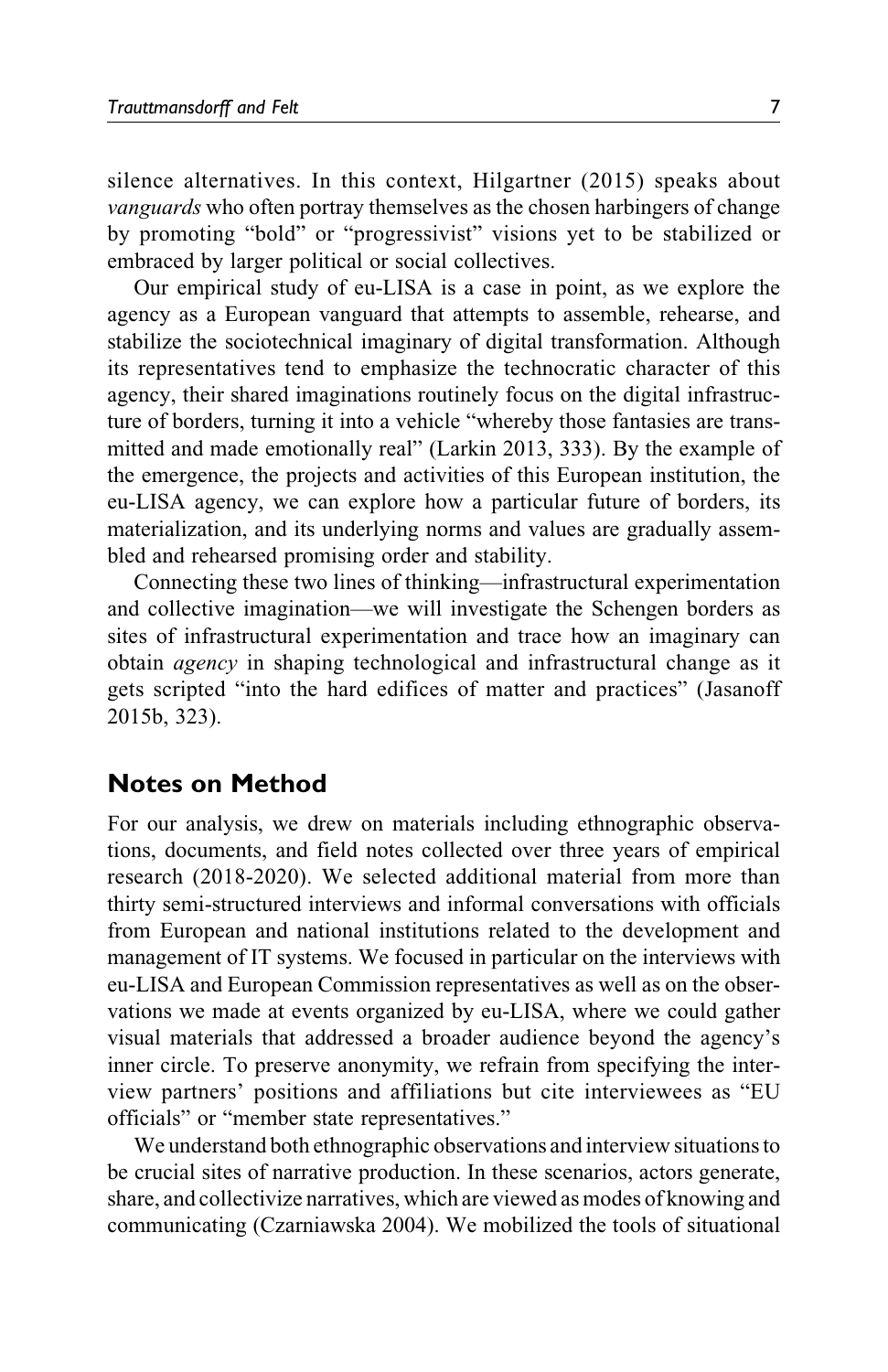analysis [\(Clarke, Friese, and Washburn 2018](#page-21-0)) and coded the material thematically to map out the central narrative and discursive elements and strands. This allowed us to identify and relate these elements to each other as well as locate them in the broader research situation, for example, by establishing the links between the key narrative elements, the different experimental practices, and the infrastructural sites of the agency. Of particular importance to our iterative and interpretative approach was to incrementally relate the sites of narration and visualization to the experimental practices of the agency. We then attempted to outline this future imaginary by elaborating on its key assembling practices and rehearsal sites as well as its integration into the eu-LISA's overall governance of large-scale IT systems.

# **"Not Just an IT System": Eu-LISA as Vanguard**

The eu-LISA agency was legally established in 2011 to become a centralized node in the digital infrastructure of the EU border regime. Although the agency administers and develops all relevant large-scale databases related to the governance of borders and migration, only a few academic contributions account for the distinctive role of this institutional actor and its practices. [Bigo \(2014\)](#page-21-0), for example, mentions that the agency represents a regrouping of software engineers and technicians and institutionalizes a perception of borders as "something to be analysed as points of entry and exit, connected through computerized networks that gather and analyse the traces of travelers" (p. 217). A notable exception is also Tsianos and Kuster's [\(2016\)](#page-26-0) article on "the power of big data within the emerging European IT agency," which conceptualizes eu-LISA as a "technological zone" that ultimately intensifies surveillance through its expansionist and technocratic character, striving for the "optimization of technical process solutions, advanced data convertibility, and the excess of data" (p. 240). In a similar fashion, Glouftsios analyzes eu-LISA's mundane technological work to make visible how maintenance and repair "sustains the power to govern international mobility by digital means" [\(Glouftsios 2021,](#page-24-0) 457). While it is certainly worth pointing out this technocratic character, we propose to explore eu-LISA as a central agent in imagining and anticipating a vision of border (in)security that should be materialized through its sociotechnical experimental practices. We furthermore consider the agency as a hybrid institutional space in which various epistemic communities interact and various futures of borders are anticipated and negotiated. As one official describes it, eu-LISA is "not just an IT system; it's an agency that ensures many things" (Interview 3 with EU official, 2018).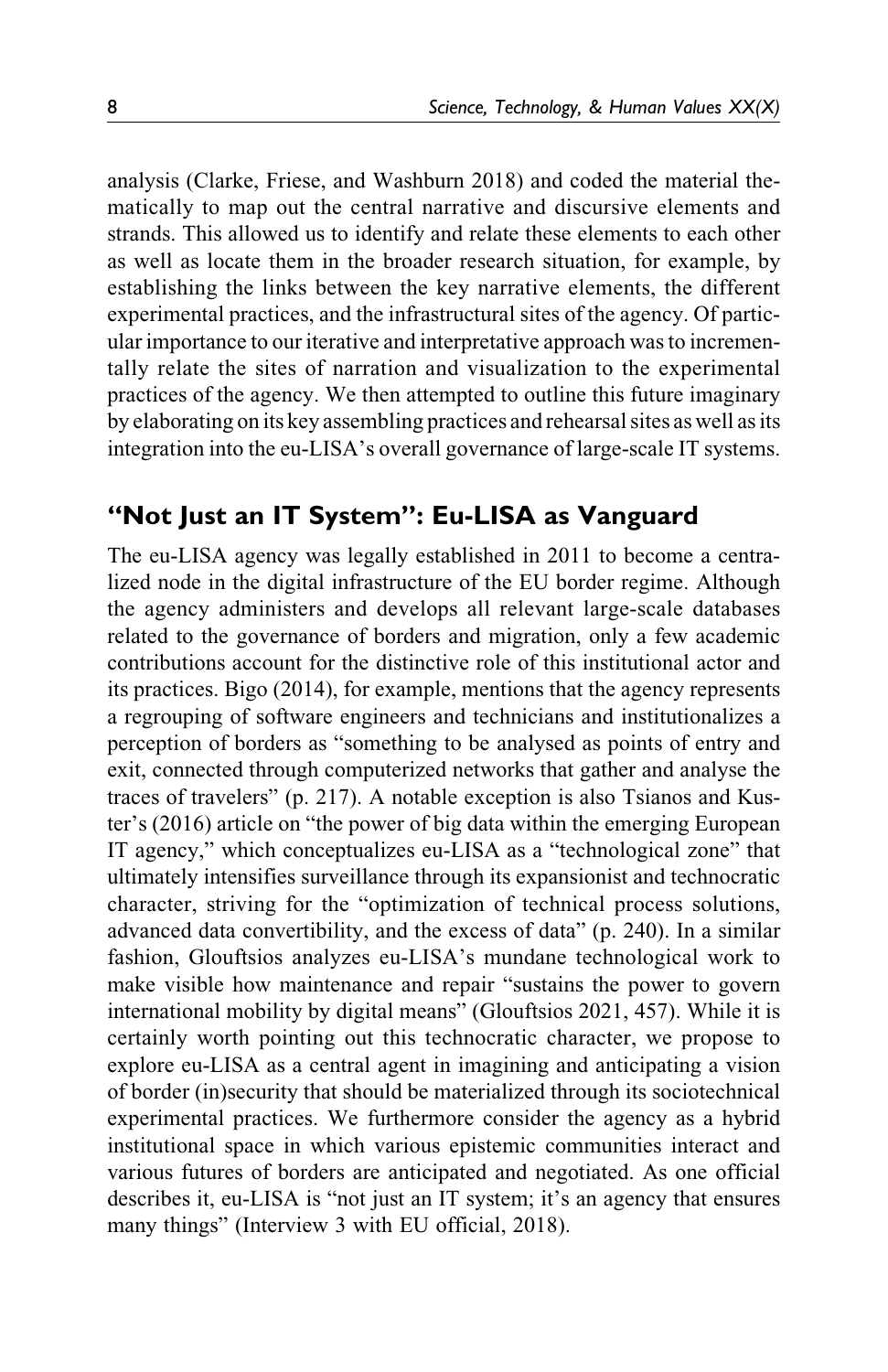In the EU's emblematic regulatory jargon, Regulation No 1077/2011 sets forth the rationale for establishing the agency: "With a view to achieving synergies, it is necessary to provide for the operational management of large-scale IT systems in a single entity, benefitting from economies of scale, creating critical mass and ensuring the highest possible utilization rate of capital and human resources" [\(EU 2011](#page-22-0), 2). The creation of the agency is explained as a rational and cost-sensitive step to efficiently govern the expected expansion of large-scale IT systems in the so-called area of justice, security, and freedom. At the same time, this story successfully conceals the complex and diverging interests and contestations involved in the making of this institution, which involved the rearranging of knowledge patterns and governmental practices vis-à-vis techno-scientific developments.

The European Commission's continuous aspirations of Europeanizing the agenda of border security through building centralized IT systems, such as the Visa Information System and EURODAC, have been met with growing skepticism by EU member states. The states did not embrace the prospect of a large-scale border infrastructure project being part of the Commission's domain, as it would mean boosting the Commission's resources and thus its institutional power over the sensitive agenda of migration and borders. The increasing extension of borders into the virtual realm of databases [\(C](#page-21-0)ôté-Boucher 2008, 160) thus turned European IT systems into sites of institutional struggles for sovereignty and power. Consequently, one interviewee stressed, "this is the member states' data. So, we are owning the data, which is important, so it is still,  $[\dots]$  let's call it communication towards the member states [... ] that this is our agency" (Interview 24 with member state representative, 2019). EU agencies are not simply the Commission's little helpers but are often compromise solutions that epitomize the experimentalist framework of EU governance [\(Sabel and](#page-25-0) [Zeitlin 2010](#page-25-0)). Established as an agency, eu-LISA allowed the necessary technical, human, and financial resources to be shifted to a "European" body that member states could better control. A management board with representatives of the member states and the commission was installed to oversee "the effective and coherent delivery of the eu-LISA vision" [\(eu-LISA 2020a](#page-23-0)). Accordingly, the agency must ensure it is "continuously aligning the capabilities of technology with the evolving needs of Member States" [\(eu-LISA 2017](#page-23-0), 4). $3$ 

This brief account of the negotiated establishment of the agency also explains the relative institutional autonomy that allows the setting and driving forward of its own agenda within broader goals of border and migration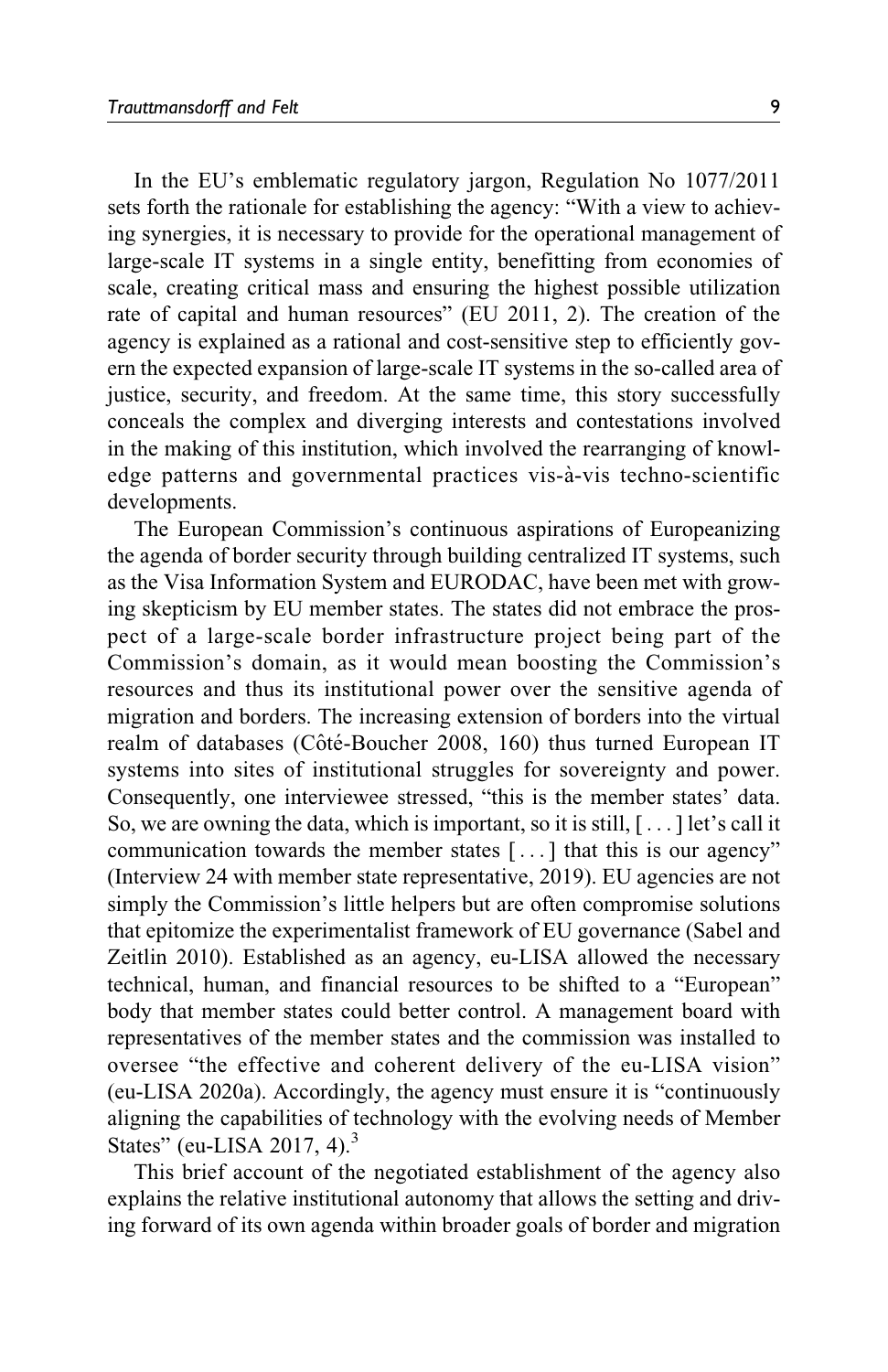policy. At the same time, it gives member states a sense of centralized control over the transnational IT systems. We go one step further by arguing that the agency establishes itself as a vanguard, formulating and acting "to realize particular sociotechnical visions of the future that have yet to be accepted by wider collectives" ([Hilgartner 2015,](#page-24-0) 34). eu-LISA should thus be considered an institution-in-the-making that solidifies and legitimizes a growing transnational dataveillance infrastructure in the EU border laboratory. It is therefore important to dissect its narrations through which ideological and normative elements are enmeshed with future visions of border (in)security and its material infrastructure.

# **Narrating the "Transformation": Inevitability, Unidirectionality, and Crisis**

Three core narrative elements repeatedly emerged in our conversations with senior officials and higher representatives of eu-LISA and in their public appearances at official events. At times, they clash with individual statements made by national experts and practitioners at the agency, which tend to highlight their strictly executive mandate. However, as we argue, the agency actually operates as a vanguard by imagining and anticipating a particular future, creating a moral economy around it, and discursively setting "the conditions of possibility for action in the present, in which the future is inhabited in the present" ([Adams, Murphy, and Clarke 2009,](#page-21-0) 249). These narrations are frequently combined in the concept of "digital transformation," which articulates an abstract future horizon and echoes broader contemporary imaginaries such as the "digital revolution." At the same time, it signals the agency's desire for change and the promise to actualize change through its infrastructural practices.

The first narrative element relates to the inevitable and totalizing character of digital transformation to bring into being our secure future. Techno-optimist sentiment prevails in this narrative, but the meaning of inevitability also disempowers social actors, framing them as exposed to and not agents of technological change. They are passengers without the capacity to steer: "One of the things I constantly repeat in different fora, [...] indeed, today we see [a] very major transformation of border management and internal security" (Interview 1 with EU official, 2018). Another high-ranked official claims likewise: "We are witnessing a deep transformation as a fast process of convergence" (field note, eu-LISA conference, October 16, 2019). As such statements are omnipresent, they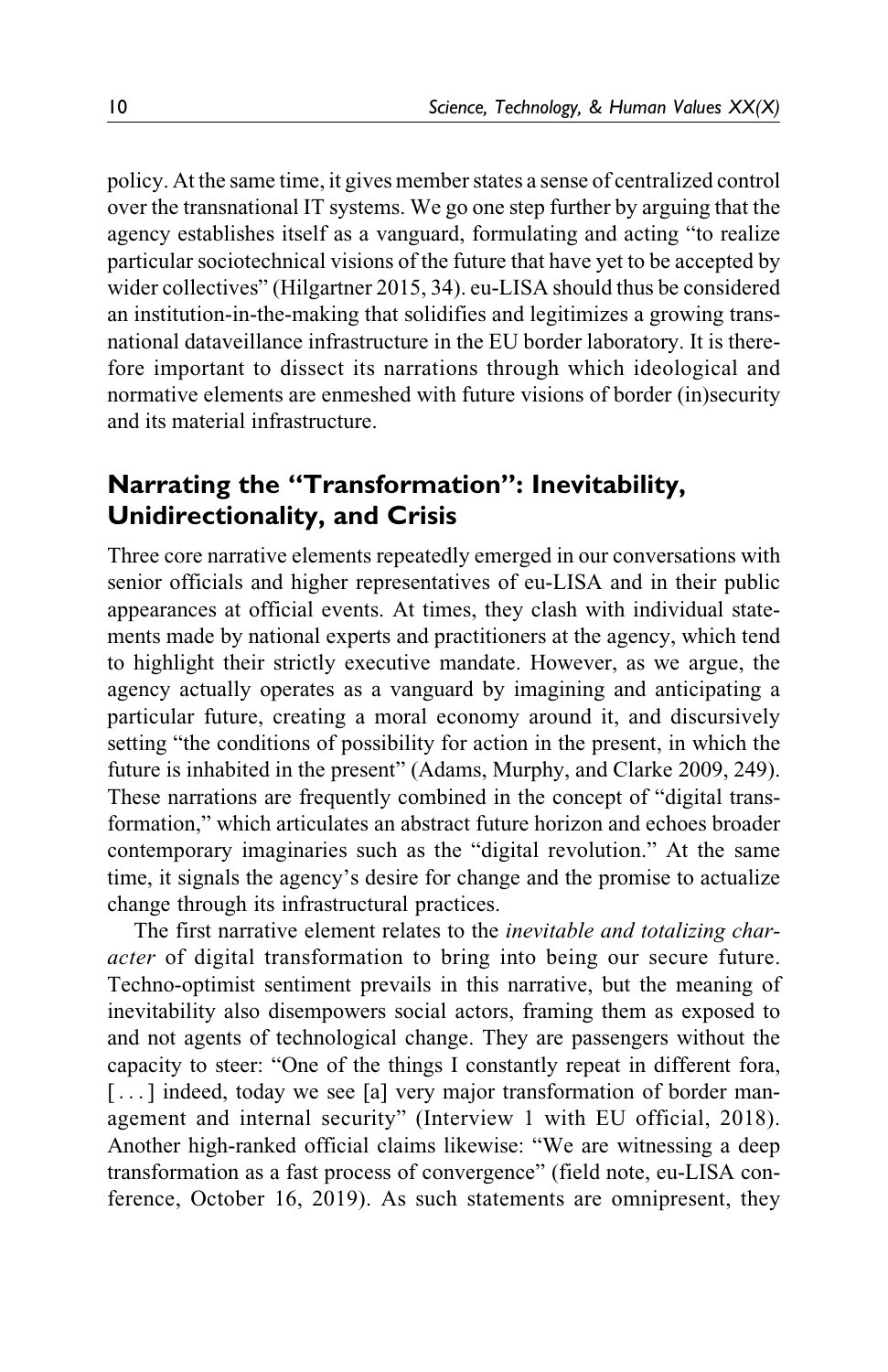together discursively affirm and reproduce inevitability and situate the future in the here and now. It is a quasi-compulsory vision calling for immediate action in the present. During an eu-LISA event, one of the presenters argued, "You are starting this journey whether you want it or not" (field note, eu-LISA Industry Roundtable, April 24, 2019). The policy fields of border control, migration management, and internal security are framed as converging pieces fully determined by the "whole"—they become, inevitably, elements of the same "bigger and unique journey" (field note, eu-LISA Industry Roundtable, October 17, 2019). This "digital journey," in which everyone is perceived to be a voluntary or an involuntary passenger, conditions the scope and rationale of the agency's interventions: "We step into the future and invest into the future, that is what we do today" (field note, eu-LISA Industry Roundtable, April 24, 2019), whereas "all these expenses, if you like, are in fact investments for the future of all" (Interview 3 with EU official, 2018). Rendering the transformation inevitable in the name of a secure future frames the agency's building and expansion of a digital border infrastructure as a mandatory intervention.

The second core element constructed through narration and visualization is unidirectionality. It provides another powerful resource for officials to endow digital transformation with authoritative determination. For instance, during an official presentation, the agency would symbolize unidirectionality by a linear, blue arrow (see [Figure 1\)](#page-11-0). The arrow signals the integration of both time and technology into one clearly directed progression, leading to a fully virtualized space. The caption "a shift from physical to virtual" plainly invokes the notion that we find ourselves on a trajectory of change, on "a cumulative journey [ ...] from now to then" [\(Appadurai](#page-21-0) [2013,](#page-21-0) 223). In a conversation, a senior official explained that the transformation's "most obvious aspect, of course, is movement from the physical to the virtual world, which means that today, border management and internal security, migration management, all those areas are totally dependent [...] from the data and information available" (Interview 1 with EU official, 2018). While these representations remind us of neoliberal dreams of data-driven, seamless global networks and flows in contemporary capitalism [\(Broeders and Hampshire 2013; Boltanksi and Chiapello 2018\)](#page-21-0), they also appear to render invisible the physicality of border environments, migrant bodies, barriers, queues, and checks by shifting them to a virtualized space. This image promises to detach human mobility from its very physical and local situatedness and render it into data streams and data points that are visible and actionable in a laboratory-like environment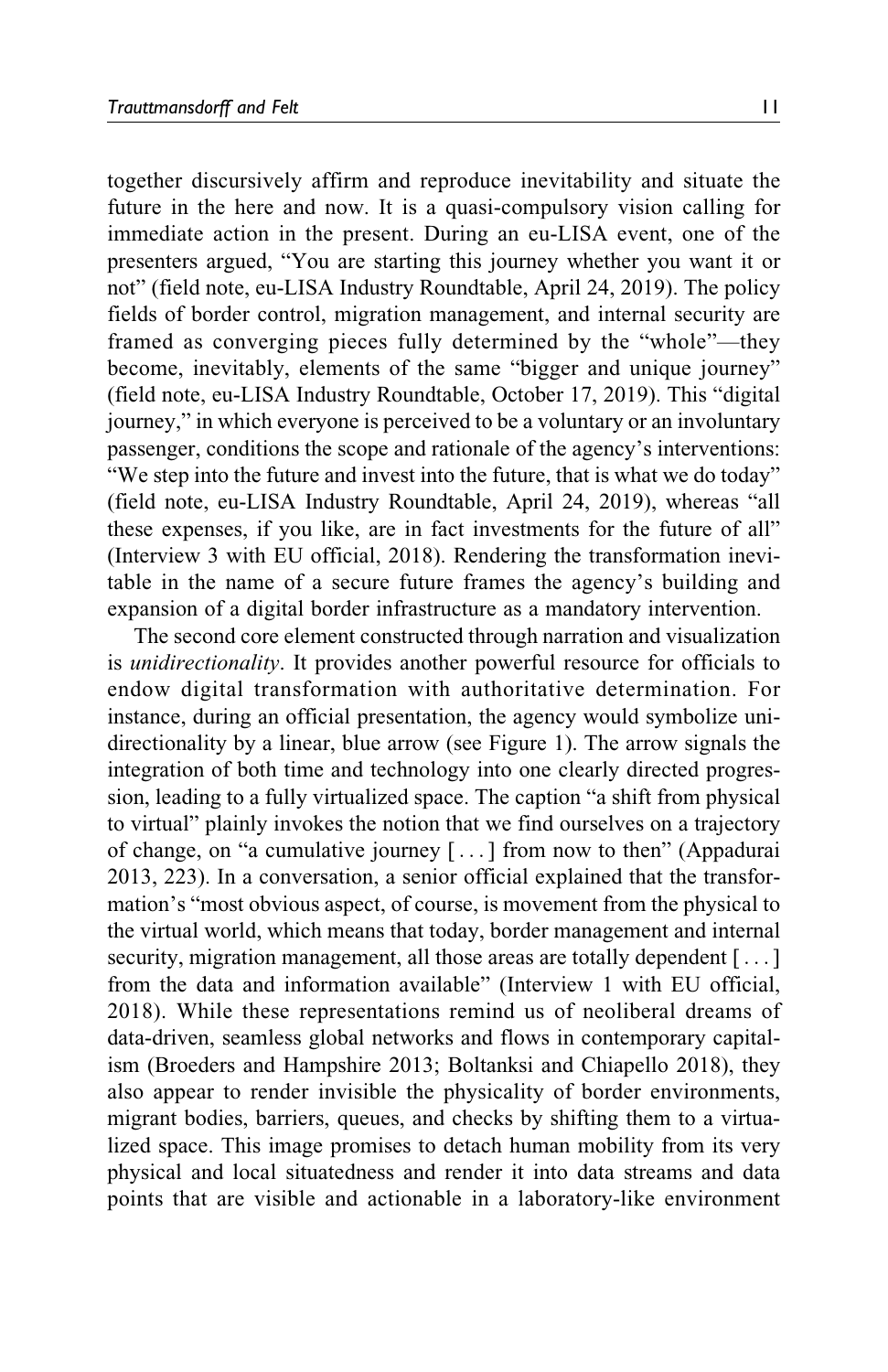<span id="page-11-0"></span>

**Figure 1.** eu-LISA slide presented at the conference "ID@Borders," organized by the Organization for Security and Co-operation in Europe, Vienna, April 11, 2019.

operating on a seemingly global scale. Conceptualizing the transformation as a unidirectional shift from "physical to virtual" neglects not only the human dimension of such transformation, but also the many "collateral realities" ([Law 2015\)](#page-25-0) that are created and that migrants have to confront. The virtualized laboratory articulates a desire to obtain one particular mode of authorized seeing ([Jasanoff 2017](#page-24-0)), that is, a view from beyond, that conceals any frictions between human mobility and border control. The lab then seeks to dissolve the boundaries between the site and object of experimentation, translating both border settings and migratory human subjects into data that ought to be channeled and calibrated.

The third recurrent narrative element we identified is the double sense of urgency and insecurity, repeatedly conjured by a future that is couched not only in progressivist notions but also in visions of crisis and undesirable threats. For instance, eu-LISA's [\(2017\)](#page-23-0) public [strategy implies that its](#page-26-0) [activities seek to avoid the](#page-26-0) "[dramatic consequences on the future of Europe"](#page-26-0) [if Europe reveals itself of being "too open and therefore exposed to the](#page-26-0) [effects of globalization" \(p. 7\). More generally, the concept of crisis is](#page-26-0)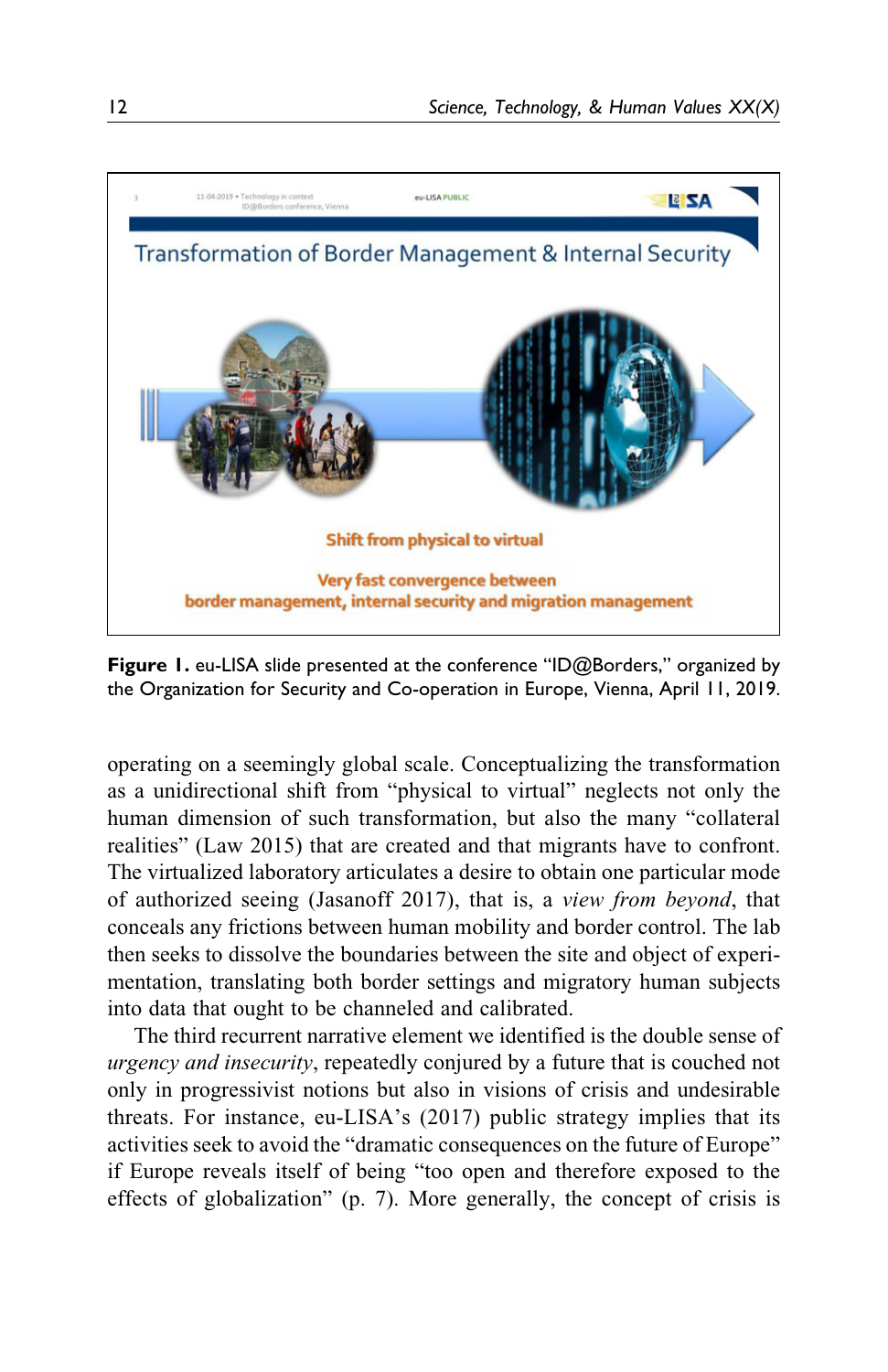[routinely invoked to render necessary the continuous buildup and imple](#page-26-0)[mentation of large-scale IT systems. As one official argued, "we experience](#page-26-0) [in Europe a lot of immigration and financial crises, two crises at the same](#page-26-0) [time, especially with immigration and war around the Mediterranean. \[](#page-26-0)... [\]](#page-26-0) [\[Y\]ou will see that indeed, the situation \[](#page-26-0) ... [\] we experienced the last three,](#page-26-0) [four years augmented, if you like, the need for the systems](#page-26-0)" [\(Interview 3](#page-26-0) [with EU official, 2018\). The](#page-26-0) "[digital transformation](#page-26-0)" [presents a project that](#page-26-0) [secures European order against a future that is pictured as potentially unde](#page-26-0)[sirable and dangerous. The invocation of](#page-26-0) "[crisis" both naturalizes and](#page-26-0) [affirms challenges to social order while calling to solve them via a techno](#page-26-0)[logical fix. As a permanent diagnosis, as Schinkel \(2015\)](#page-26-0) defines Walter Benjamin's conceptualization of crisis, it appears "in the form of a crisis-recovery, of a crisis-as-opportunity and therefore at best of an affirmative critique" (p. 44). The transformation imaginary therefore engenders a crisis/order combination that, at the same time, perpetuates the illusion of techno-scientific progress.

eu-LISA's sociotechnical imaginary is thus assembled by means of a specific set of narrations and visualizations that portray the digital transformation as inevitable, unidirectional, and urgently needed. These elements may not be exceptional and resemble similar tropes in large-scale technological projects or innovation; however, they gain credibility and compose this imaginary only through specific, situated narrative performances. They allow the agency to portray itself as a vanguard with almost eschatological potential. One official argued, "we are the people who materialize the needs of the European citizens [ ... ] We are the people who make their concerns [...] or their wishes reality, through technology" (Interview 3 with EU official, 2018). The invocation of the "European citizens" and their desires that must be directly realized by the agency's techno-material intervention implies that its vanguard role does not require conventional democratic legitimacy. It seems to be substituted by the agency's role as a harbinger and frontrunner in driving the transformation—"this very fast process of convergence between border management, internal security and migration management" (Interview 1 with EU official, 2018). The sense of urgency is important to the evocation of an exceptional space in which the agency wants to offer a disciplining guidance and epistemic orientation, demanding compliance with techno-centric transformations promising security for the future. At the same time, it limits the discursive space in which this future could be called into question, marginalizing alternative visions or framing them as destabilizing.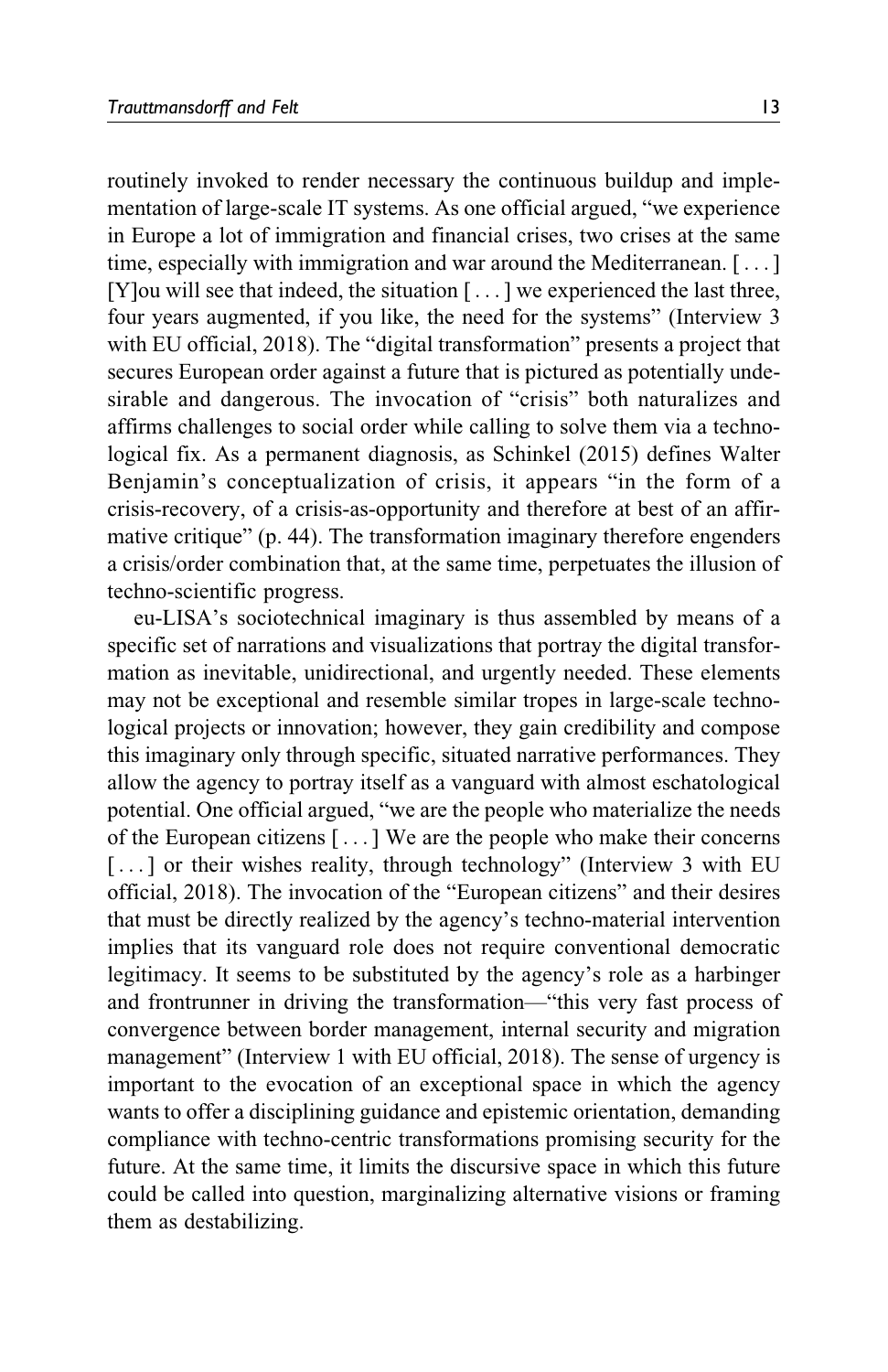# **Embedding and Rehearsing the Transformation Imaginary**

## *Aligning Actors—Turning a Vision into a Shared Imaginary*

In the institutional machinery in this Schengen border-laboratory, eu-LISA's function as a "knowledge hub" should provide an arena in which different actors and communities can engage in collective acts of imagination. At the agency's official events, this sometimes can happen in overemphatic ways, for instance, when the audience is called upon to acknowledge the "power of thought and imagination to create something," and Abraham Lincoln is quoted as saying "the best way to predict the future is to actually create it" ([eu-LISA 2019a](#page-23-0)). Conferences, industry roundtables, and other forums are spaces in which to circulate discourses or problematizations of "smart" or "new" technologies among a variety of policy delegates, technical experts, industry representatives, and national bureaucrats in the police and migration sectors. These professionals use these meetings to communicate as "peers" in the border regime, speak about potential future challenges, and foresee and anticipate change (Interview 17 with member state representative, 2019). As [Feldman \(2014\)](#page-23-0) crucially observed, the protocols of such ritualized meetings "ossify" social patterns that create the "epistemological condition for policy knowledge, and a discourse through which migration can be described as a particular kind of problem" (p. 49). These gatherings then also engage professionals and delegates in particular future-making practices and give them the feeling of speaking a common language. The ostentatious, anticipatory orientation toward the future testifies here to the important role of building aspirational regimes and transnational communities for digitally infrastructuring borders ([Wienroth 2018\)](#page-26-0). Participants must embark on the almost impossible task of creating a shared epistemological space in which they can discuss a "European" understanding of digital borders. This sense is expressed, for instance, by one of our interviewees:

[T]here is a very big difference [in] understanding what this all means. [ ...] [W]e have different actors: ministerial actors, there are agencies, there are different agencies, there are ICT people, there are people working with the national legislation. And it's very hard, [ ...] to form a common understanding of what's happening and what is needed on the national level. So, these seminars,  $[\dots]$  it's actually distributing information to everybody. (Interview 26 with a member state representative, 2019)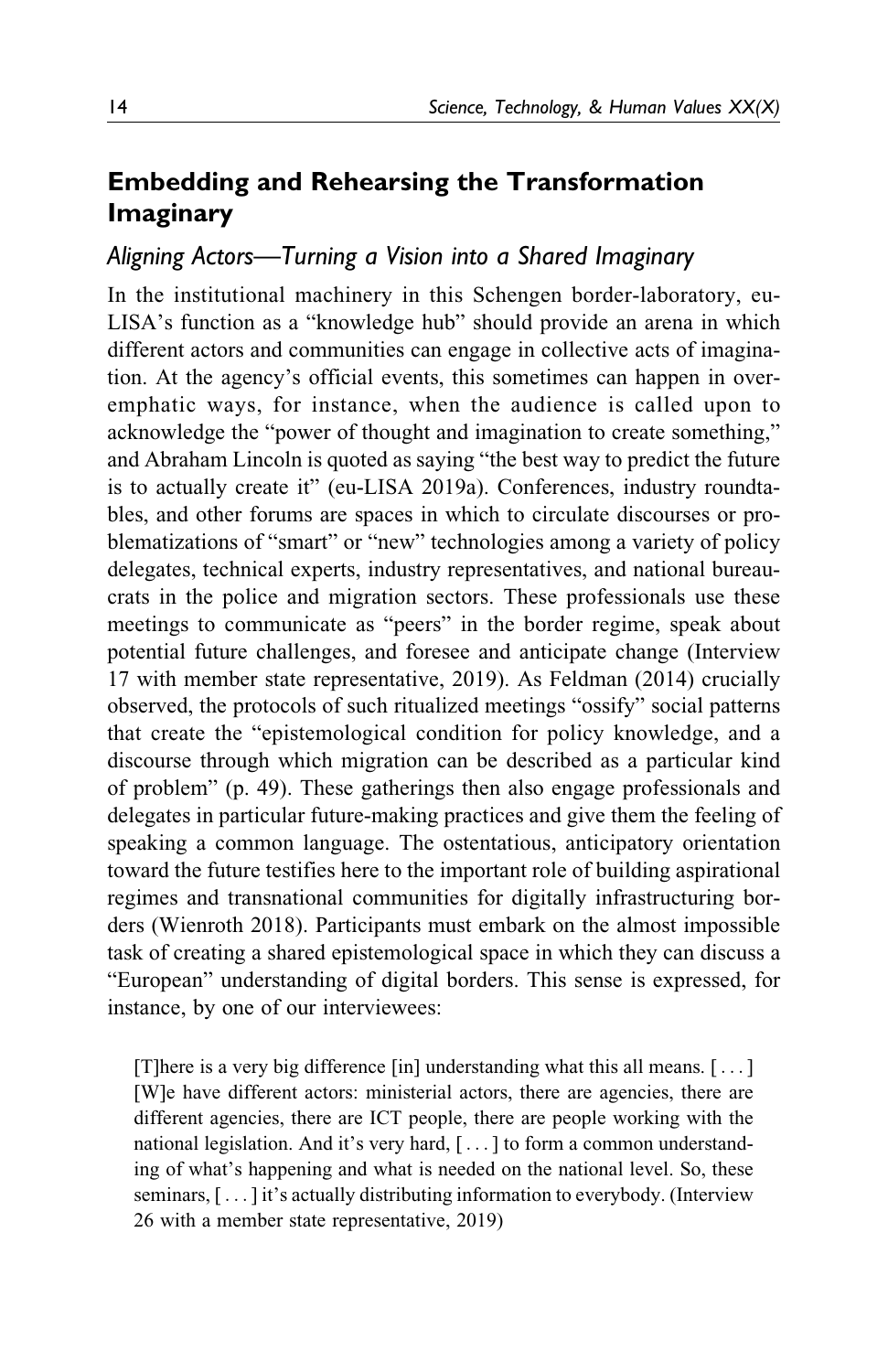Despite these apparent challenges, meetings allow the agency to align other actors and rehearse the transformation imaginary in a setting inhabited by a wide range of European security professionals and commercial stakeholders. A high ranked official, for example, appeals to "the industry to join in this broader project, in this bigger and unique journey" (field notes, eu-LISA Industry Roundtable, October 17, 2019). eu-LISA therefore constitutes the "territory" in which technological promises and futures are collectively framed and promoted. Beyond policy meetings and conferences, the agency seeks to enroll actors by publishing in quarterly publications such as "Border Management Today," which likewise address the broader epistemic communities of security and IT professionals.<sup>[4](#page-20-0)</sup> Here, the buzzwords and slogans are pitched, in repetitive style, to illustrate the contours of the imaginary: "the digital transformation of border management in the EU and globally will continue at high pace in the coming years" [\(Garkov 2020,](#page-24-0) 29). "Stakeholders," such as "carriers, passengers, airport and seaport operators and other relevant actors," need to be integrated into the process of "redesign[ing] of business models at the borders" [\(Garkov](#page-24-0) [2020,](#page-24-0) 29) and aligned with this vision. Therefore, the alignment of a growing number of diverse actors must be achieved to stabilize eu-LISA's sociotechnical imaginary and to fully unfold the power of its material realization—the IT infrastructure of border control.

## *A Process of Experimentation*

In the EU border regime, the transformation imaginary is furthermore embedded in concrete practices and activities, assembling the material infrastructure, the meaning it should acquire, and the normative values that promise to preserve order. We describe these as practices of experimentation with and through the gradual infrastructuring of borders to illustrate how futures are not simply imagined collectively in a vacuum but rehearsed in specific contexts and integrated into, and thus stabilized through, concrete artifacts and projects. Experimentation is here understood not as a sudden, large-scale social experiment, but as a continuous, staged process driven forward by agencies such as eu-LISA that subject EU borders to a regime of testing. The agency promotes and performs these experimental practices as preferred modes of assembling technologies, databases, institutional and human actors, and futures, through either large-scale IT projects or its hybrid agenda of research and development.

A good example is the so-called Smart Borders Package, proposed as "the next steps in border management" ([EC 2008\)](#page-22-0). Initially, it contained a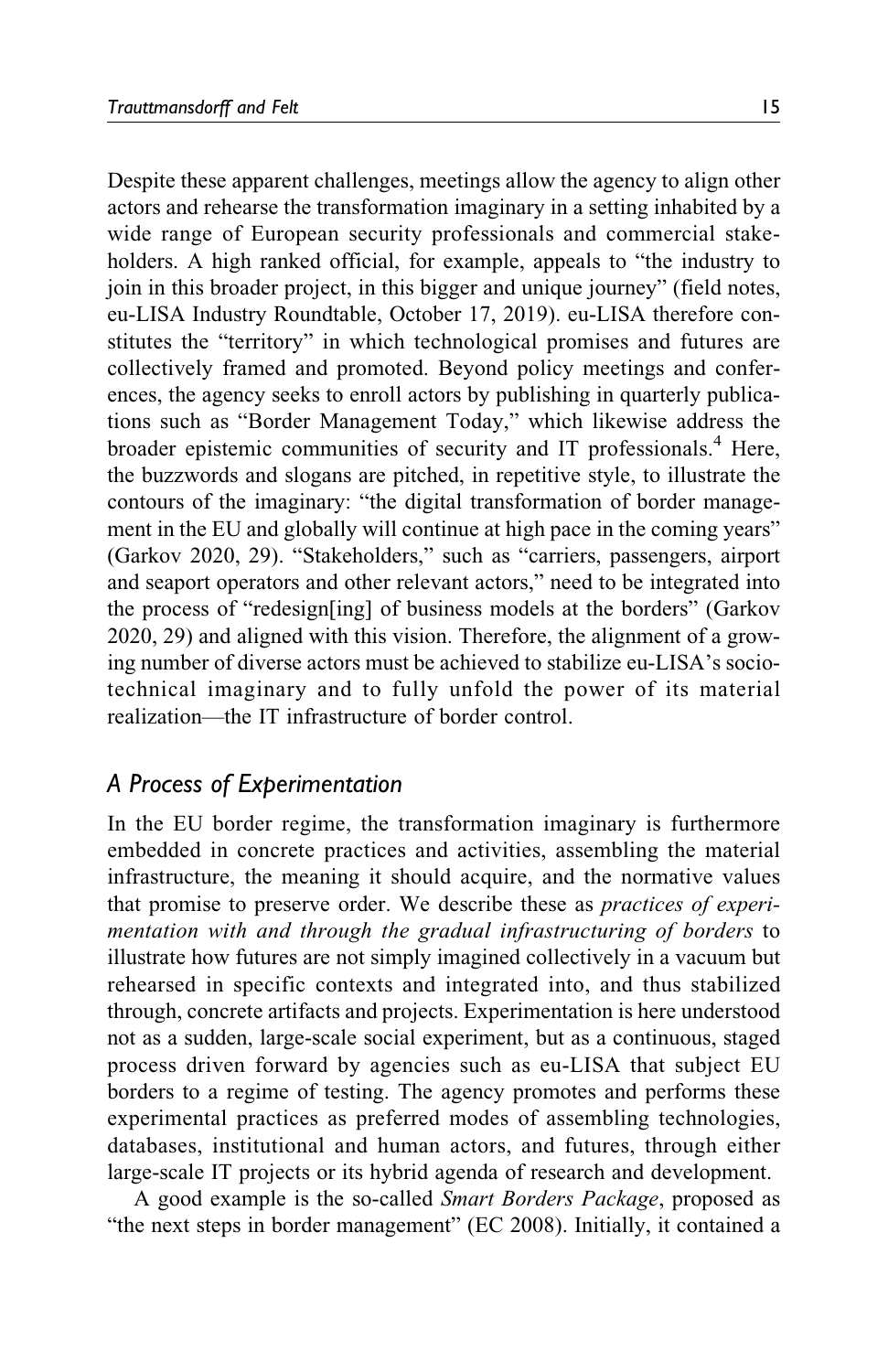set of legislative proposals that planned to biometrically register and store all non-EU citizens' entries into and exits from the Schengen territory in an Entry-Exit-System. Sontowski [\(2018\)](#page-26-0) [demonstrates how](#page-22-0) "[smart borders"](#page-22-0) [have evolved as a contentiously debated project repeatedly brought to the](#page-22-0) [brink of failure \(p. 2731\). A key turn in these controversies has been the](#page-22-0) [involvement of eu-LISA, which was tasked with establishing](#page-22-0) ["a unique and](#page-22-0) [large-scale EU pilot](#page-22-0)" [\(eu-LISA 2015b](#page-22-0), 3). The pilot branded the project as "testing the borders of the future" to anticipate the "significant transformation" that the border management of the EU would undergo. The agency conducted the pilot in collaboration with the consultancy PricewaterhouseCoopers to explore how "we make the external border a reality [...] in this European question of borders," according to one consultant (Interview 5 with private consultant, 2019). In twelve EU member states, the pilot tested the enrollment procedures of biometric registering and identification, that is, various amounts and combinations of fingerprints, facial images, and iris scans, of third-country nationals at eighteen border crossing points. Casting biometric (re)bordering into the language of testing became an instrument to confront vocal opposition against new "smart borders," especially in the European Parliament, where the roll-out of biometrics on this scale was criticized as disproportionate, ineffective, and expensive. Through its involvement and subsequently released technical reports, eu-LISA aimed to produce "(counter)evidence" ([Sontowski 2018,](#page-26-0) 2739), which also envisioned "smart borders" to be a realizable goal on a unilinear trajectory that is propelled by experimental activities such as research and testing.<sup>5</sup> The reports of the pilot visualized experimental activities such as research and testing as cornerstones in the construction of "smart borders" (see [Figure 2\)](#page-16-0). They seem to enroll various actors, such as consultancies, vendors, member state experts, representatives of the commission, and technicians, into this gradual process of realizing a large-scale IT system—a move that is hoped to support the imaginary of transformation to materialize.

Our second example is the large-scale project of interoperability that is being developed by the agency. Its widely debated legal framework was adopted in 2019 to render possible the rearrangement of the infrastructural architecture of EU borders by interconnecting all databases used in the management of migration and borders [\(EU 2019](#page-22-0)). The interoperability project attempts to technically converge databases that have been operating separately on principles of data protection, thus pooling and repurposing sensitive personal data of third-country nationals. Although much more could be said about this new architecture, we are interested in reflecting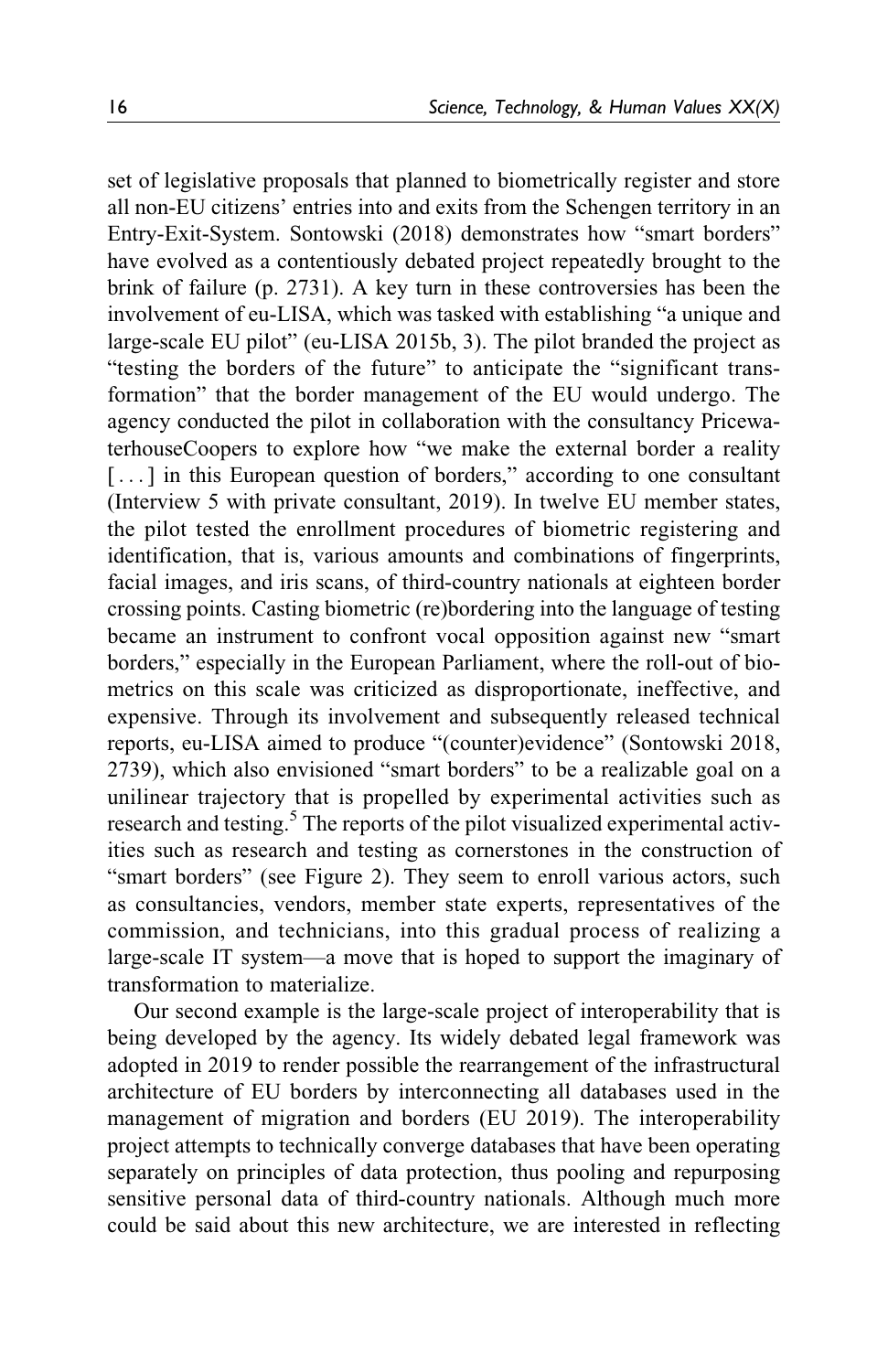<span id="page-16-0"></span>

**Figure 2.** "Indicative timeline for the establishment of smart borders," taken from [eu-LISA \(2015b\)](#page-22-0).

on it as an additional moment in the gradual process of infrastructural experimentation. Its mechanisms and actual effectiveness are often described as complex, precarious, and uncertain, that is, as a test. One interviewee explained, "that's going to be a big test; [... ] there is no other way to do it.  $[\dots]$  [Y] ou need an agency to do it, and now we have to see what comes out" (Interview 13 with EU official, 2019). The infrastructural project is here conceptualized as an experimental process that can only gradually reduce uncertainty and complexity in the border regime (Van De [Poel, Mehos, and Asveld 2017\)](#page-26-0). In a feasibility study on interoperability as "the Future Architecture" ([eu-LISA 2019b\)](#page-23-0), the agency furthermore argues: "Given the significant changes to come, it is critical that new developments and evolutions currently being planned and even under way proceed with full knowledge of the intended future state" (p. 5). Testing activities are seen as means not only to acquire "full knowledge" about any IT system but also to broadly rehearse and thus gradually stabilize the imaginary of digital transformation as the solution to future problems. Documentation and reporting, more generally, play an important role in rehearsing the sociotechnical imaginary in different contexts, which in turn allows the agency both to distribute the relevant knowledge and to navigate moments of friction or contestation.

A third example of this experimentality relates to the agency's goal and its declared intention in its new mandate [\(EU 2018\)](#page-22-0) to evolve into a "center of excellence" and node of research and development within the border regime. As one official argued, the agency assumes "a completely new role in terms of research. [ ... ] We have also reinforcement in terms of pilot projects, proofs of concept, testing. So, basically more and more the role of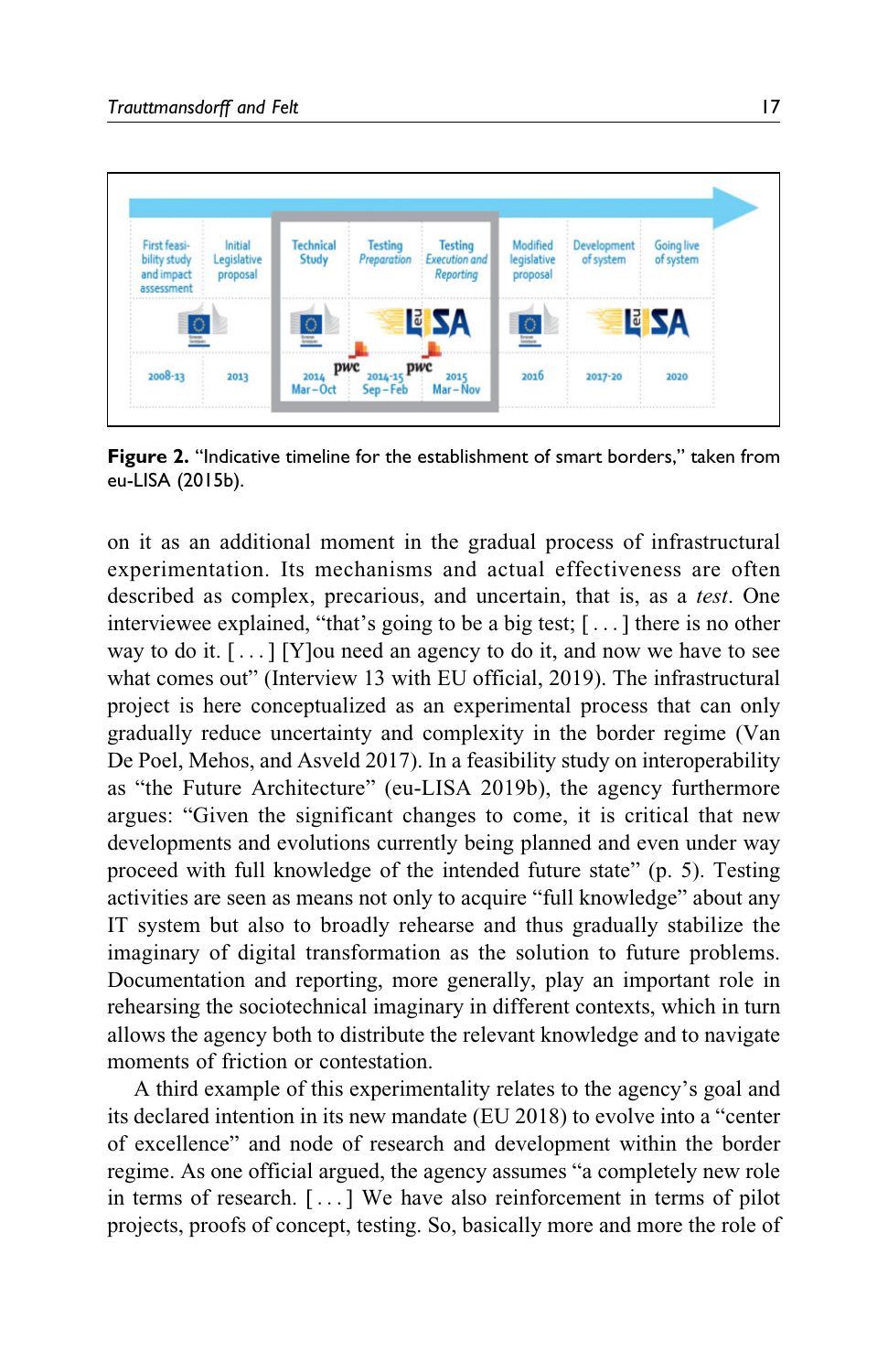eu-LISA is there, it's clear, kind of" (Interview 28 with EU official, 2019). The mandate endows the agency with the ability to increasingly carry out activities that bring to life, according to another interviewee, "a knowledge hub by default" (Interview 25 with EU official, 2019), that is, research, individual pilots, and prototypes of bordering devices ([EU 2018](#page-22-0), Art. 14-16). Again, enhancing experimental activities is perceived and promoted by the agency as a "contribution growing over time as the pace of change quickens" ([eu-LISA 2020b](#page-23-0)). The agency is promoted as a site where ideas, values, norms, and future visions are again and again assembled in moments of infrastructural experimentation.

## **Conclusions**

We aimed to carefully unpack the making of the sociotechnical imaginary of digital transformation to illustrate how visions become collectivized and transformed into powerful agents in infrastructuring both borders and the transnational regime of migration control. We argued that the materiality of technologies and the devices of rebordering are not the only issues that need closer attention when studying border regimes. As in the case of eu-LISA, dissecting and analyzing the visionary dimensions of infrastructuring helps to understand how collective imagination opens up or closes down sociotechnical realizations, tacitly governing the realm of the possible and contributing to the mounting normalization and public acceptance of border dataveillance. The agency mobilizes the performative power of the imaginary— that is the inevitable, unidirectional, and urgently needed digital transformation for ensuring border security, and aligns a diverse set of actors and practices in the project of infrastructuring. This permits the agency to present itself as a harbinger of compulsory change and its activities as legitimate means to realize the imaginary. The notion of *transfor*mation contains a promise of gradual and unidirectional change, through which digital solutions can arrive in almost arbitrary forms—whether they relate to the coordination, interconnection, implementation, or the automatization of border control. The transformation imaginary contributes to naturalizing a deeply held solutionism that proposes (future) techno-fixes to fundamentally social and political problems [\(Morozov 2013\)](#page-25-0).

Moreover, this imaginary allows the emergence of a space of experimentality that exposes human subjects to numerous technological and social interventions with unclear outcomes. The EU's Schengen Area hereby becomes a laboratory, in which the governance of human mobility is detached from physical bodies and border environments. It portrays the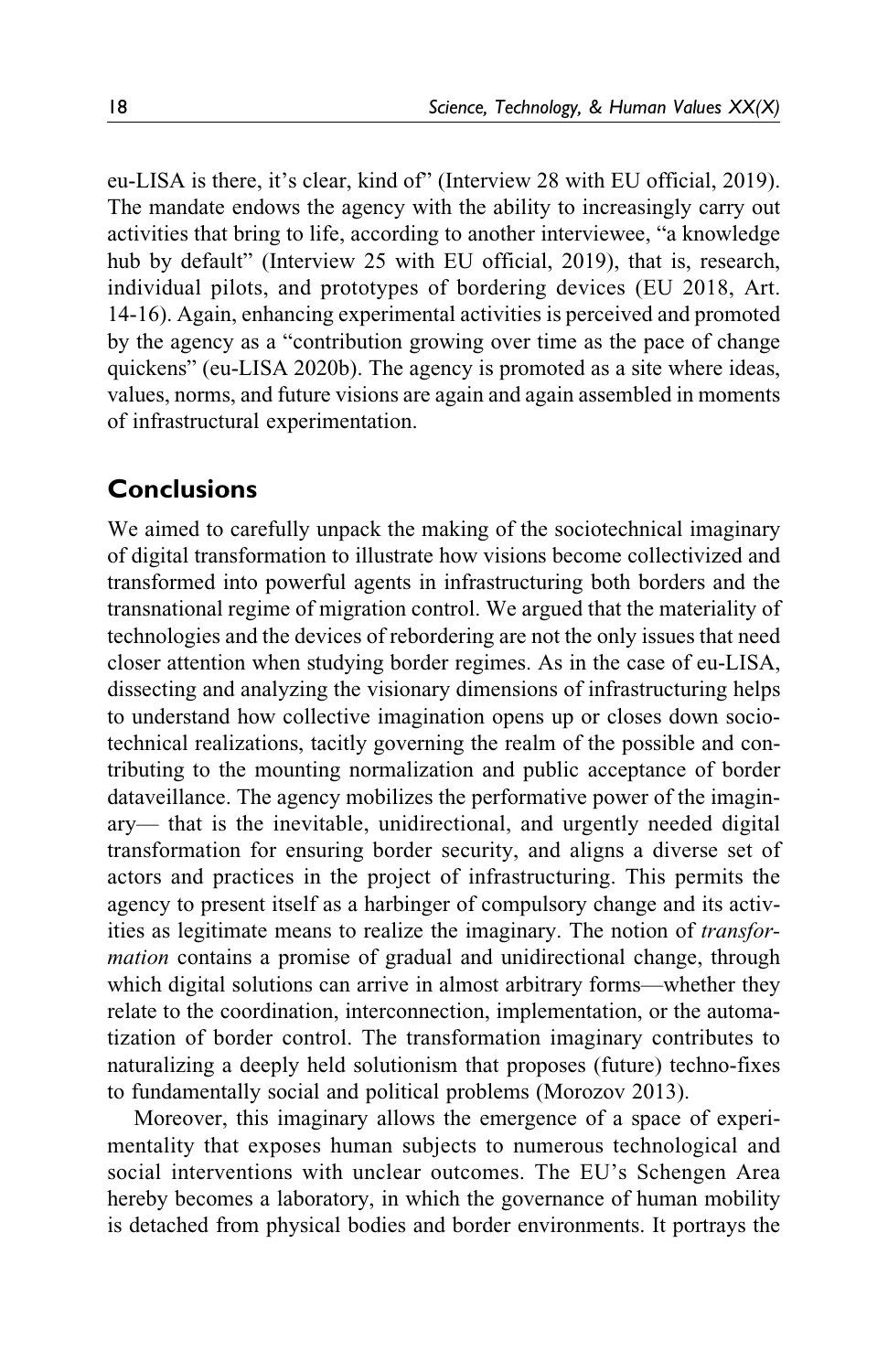complex governance of mobility as securely manageable in a flattened world of calibrated and aligned data streams. While the collection of data related to mobile subjects is a complex issue, the imaginary and the related laboratorization enact the powerful idea of simplification, supporting the illusion of making humans and their mobility "behave as in the research laboratory" [\(Callon, Lascoumes, and Barthe 2009,](#page-21-0) 65). Simplification suggests the idea of "infrastructuring people," which, in reality, would happen through an immensely complex process. In the first step, IT-assisted bordering practices would transform humans into sets of data, turning them into IT-readable and, in theory, clearly categorizable identities. In addition, simplification promises to enable digital-ordering practices such as sorting and selecting. The consequence of such laboratorization is the black-boxing of complex local and temporal conditions of bordering, which bodies encounter and try to resist. The search for this technoscientific manipulation and conditioning of mobility resembles Shiv Visvanathan's [\(1997\)](#page-26-0) characterization of the "laboratory [state." It produces the hyperobjectification of](#page-23-0) [migrants \(Feldman 2011](#page-23-0), 389), through which people, rather than being encountered as qualitative subjects, are transformed into and managed as abstract, quantitative, and calculable objects based on the digitized fragments of their identity. Moreover, European institutional actors promote and present Schengen border interventions as techno-scientifically certain and accurate, whereas the potential mistakes and inaccuracies that frequently occur in data entry and processing are difficult to expose to public scrutiny. Thus, making mobility conform to the lab not only allows to generate an increasing indifference toward migratory human beings but also to ignore the social implications deriving from mistakes in digital bordering processes. Infrastructural experimentation at border sites seems to nonetheless emerge as a mode of operation in the increasingly logistified environments of border and migration regimes (see [Altenried et al. 2018](#page-21-0); [Pollozek and Passoth 2019](#page-25-0)). We thus suggest that further research should explore not only the social implications of mistakes and inaccuracies in datafication processes but also the consequences of simplification, abstraction, and experimentation.

Finally, infrastructural innovations such as those implemented by eu-LISA are materializations of a specific imaginary and pose questions of responsibility in new ways. Akrich's [\(1992\)](#page-21-0) "geography of responsibilities" as a sensitizing concept invites us to acknowledge the role of eu-LISA as an agent that not only imagines and supports the implementation of the digital border regime but also decides what kinds of actions with regard to migrants are delegated and to whom. First, geography refers to the infrastructural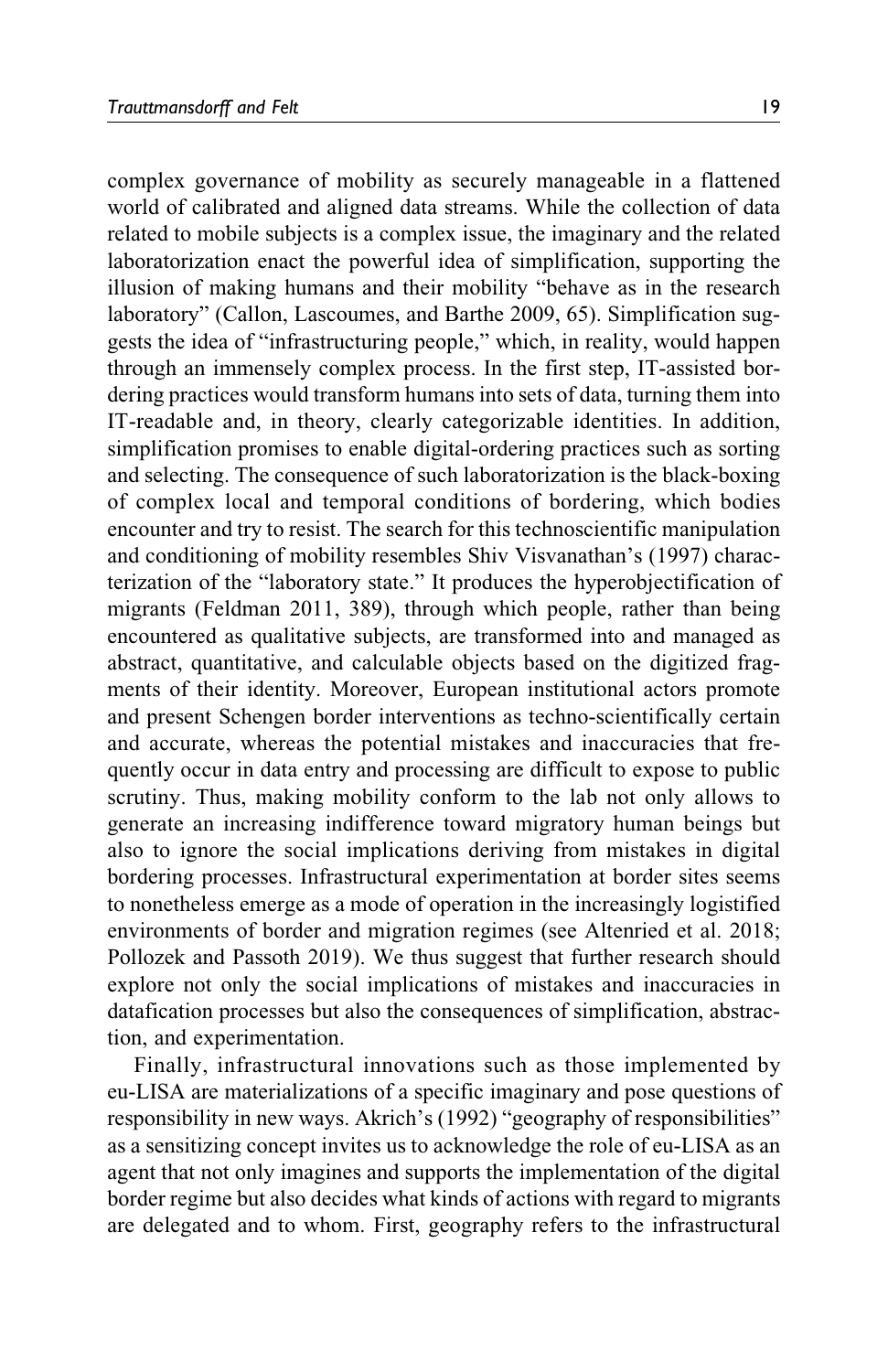innovation of digital borders creating a space in the world—the Schengen space—that is to be protected; thus, generating an inside to be secured and an outside to be kept in its place, that is, to remain excluded. However, upon closer examination, we see that what is imagined and performed as abstract and unidirectional in the laboratory comes into being in the real world as distinctly distributed, messy, and contested infrastructures. Second, geography alludes to the places where these seemingly abstract actions become located in space and time and points to the need to better understand how responsibilities are distributed and where/by whom power can be exercised based on digital border infrastructures. We want to end with the question of how to better identify and make visible the distribution of responsibility and accountability that currently seems to be ambiguously allocated across this transnational border regime. We believe this question is necessary in order to keep this increasingly dominant imaginary of the digital transformation, and the geography of exclusions it produces, open to scrutiny and contestation.

### **Acknowledgments**

This paper was presented at the Eighteenth Annual Meeting of the Science and Democracy Network (2019) held at Harvard University, at the EASST/4S 2020 conference virtually held in Prague, and at the annual summer school in Raach am Hochgebirge (Austria) organized by the Department of Science and Technology Studies, University of Vienna. We thank all participants and colleagues who provided precious feedback, comments, and criticism to advance this paper, especially Erik Aarden and Artemis Papadaki-Anastasopoulou. We would also like to thank the anonymous reviewers for their valuable comments and the editors of Science, Technology, & Human Values. Lastly, we thank the interviewees during fieldwork for their willingness and time to speak to us and provide valuable insights for our investigation.

### **Declaration of Conflicting Interests**

The author(s) declared no potential conflicts of interest with respect to the research, authorship, and/or publication of this article.

### **Funding**

The author(s) disclosed receipt of the following financial support for the research, authorship, and/or publication of this article: Research for this article was supported by the DOC Fellowship of the Austrian Academy of Sciences (2018-2021) at the Department of Science and Technology Studies, University of Vienna. Open Access funding was provided by the University of Vienna, Austria.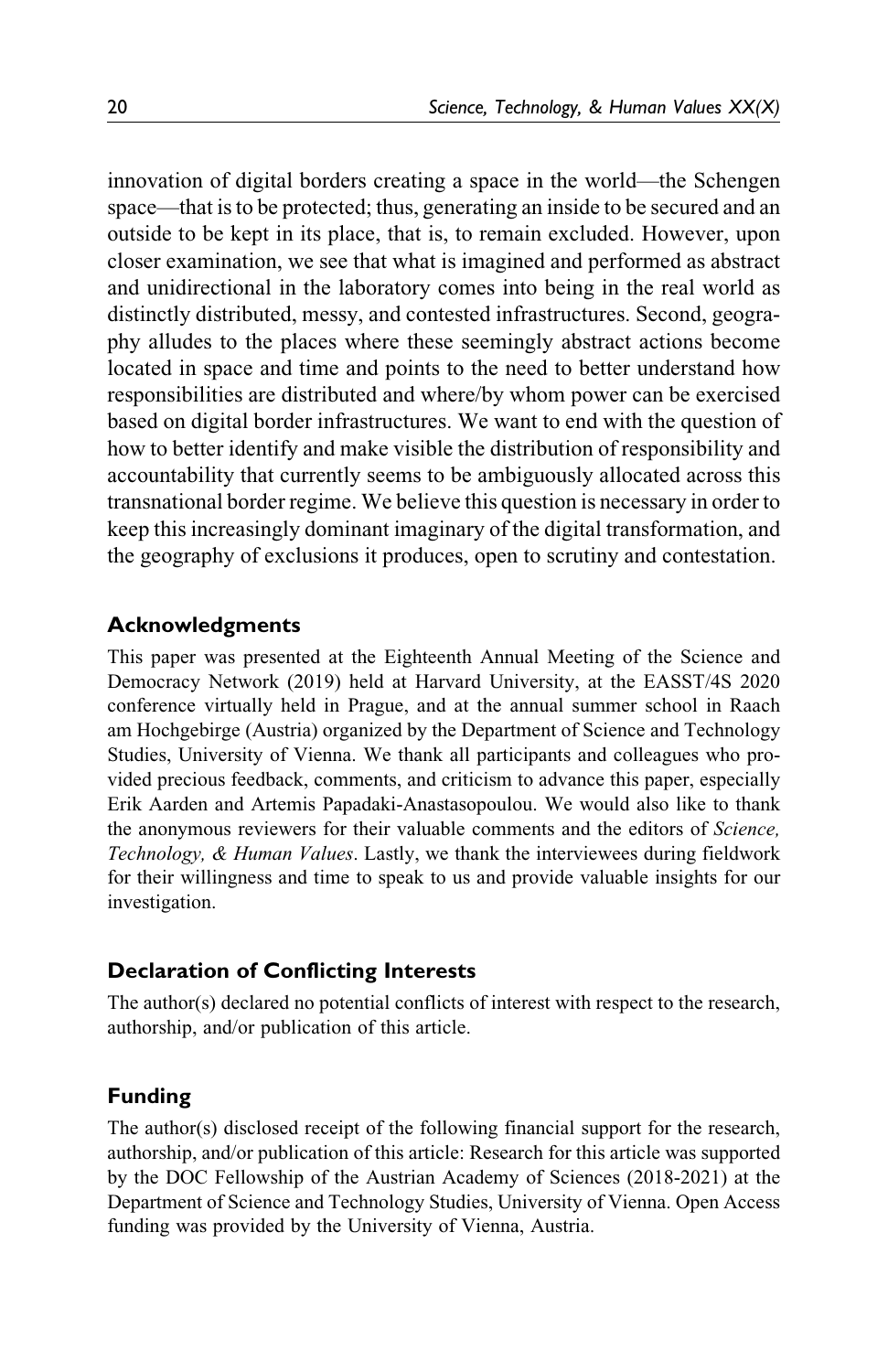### <span id="page-20-0"></span>**ORCID iDs**

Paul Trauttmansdorff **b** <https://orcid.org/0000-0002-1826-6750> Ulrike Felt **b** <https://orcid.org/0000-0001-7506-4234>

## **Notes**

- 1. The Entry-Exit System will register all entries and exits of short-stay travelers to the Schengen space. Additional databases under development for border control are the European Travel Information and Authorization System (ETIAS) and the European Criminal Record System for Third Country Nationals (ECRIS-TCN). The oldest transnational database is the so-called second generation of the Schengen Information System (SIS II), which is an information exchange tool between police, customs, and border authorities to perform border checks and fight crossborder crime and counterterrorism. In recent years, the use of these databases has significantly expanded by increasingly granting access to law enforcement. A recent push in this regard was the adoption of interoperability regulations that aimed for a "new approach to the management of data of borders, security and migration whereby all EU information systems for security, border and migration management were to be interoperable" [\(EU 2019,](#page-22-0) 3).
- 2. eu-LISA is the official abbreviation for European Union Agency for the Operational Management of Large-Scale IT Systems in the Area of Freedom, Security and Justice.
- 3. The agency is located in different geographical regions. While Tallinn (Estonia) became the city of its headquarters, French authorities insisted that Strasbourg remained its operational center. The backup center was established in an Austrian mountain of the Salzburg region; these sites previously hosted both the central systems of SIS II and the Visa Information System. The commission in turn ensured that many of its staff were transferred while the member states took the opportunity to recommend their own national bureaucrats to the agency.
- 4. This quarterly was published by the International Border Management and Technologies Association, which describes itself as a "not for profit international nongovernmental organization" bringing together experts, practitioners, policy makers, and technology providers (see [http://www.ibmata.org/about/\)](http://www.ibmata.org/about/).
- 5. The eu-LISA pilot report ultimately claimed that a large-scale biometric system and its comprehensive enrollment at the Schengen external borders were, in principle, "feasible (in terms of accuracy, effectiveness and impact)" ([eu-LISA 2015b,](#page-22-0) 12).

### **References**

Aarden, Erik. 2017. "Projecting and Producing 'Usefulness' of Biomedical Research Infrastructures; Or Why the Singapore Tissue Network Closed." Science and Public Policy 44 (6): 753-62. doi: 10.1093/scipol/scx010.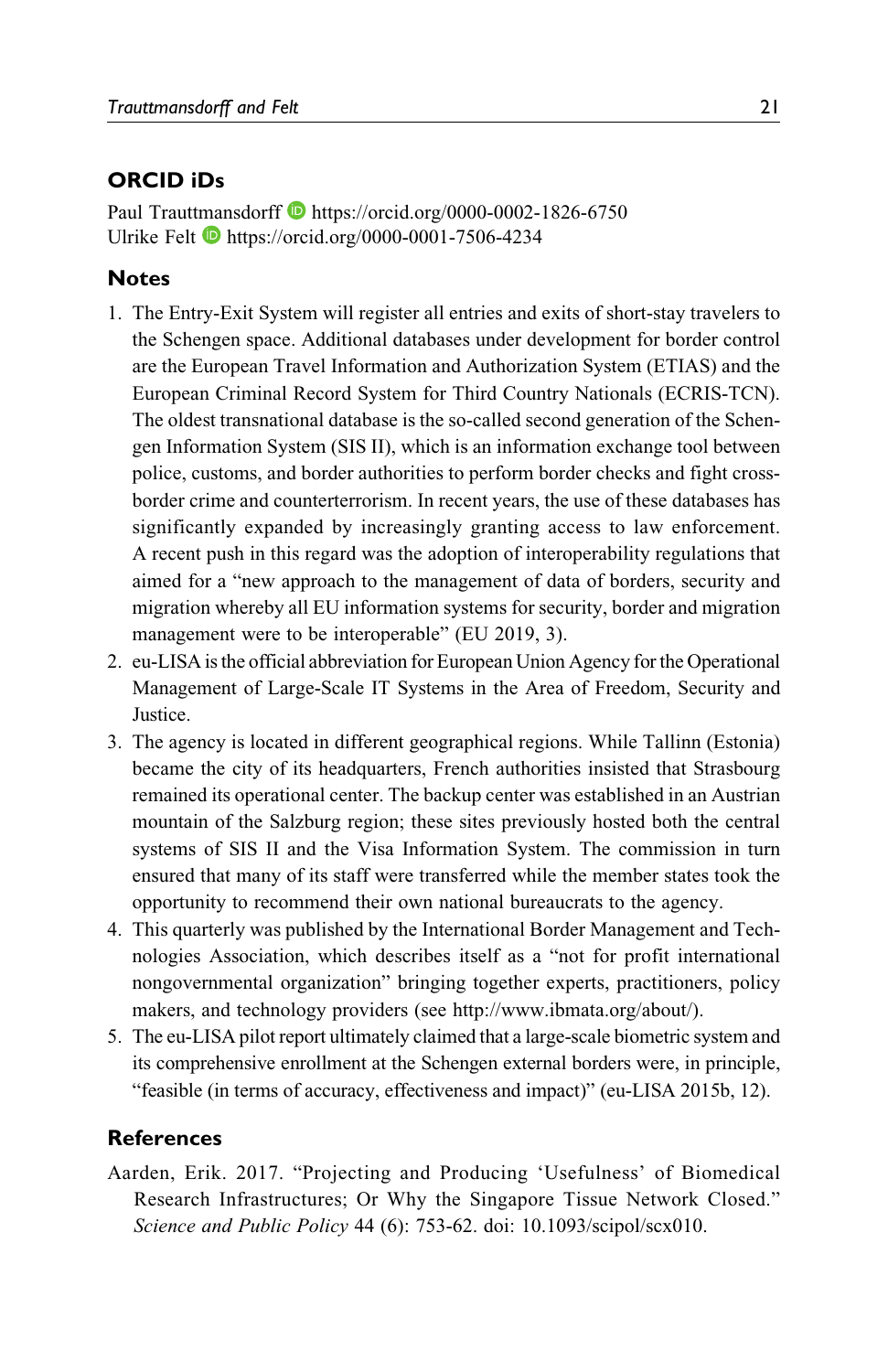- <span id="page-21-0"></span>Adams, Vincanne, Michelle Murphy, and Adele E. Clarke. 2009. "Anticipation: Technoscience, Life, Affect, Temporality." Subjectivity 28 (1): 246-65. doi: 10.1057/ sub.2009.18.
- Akrich, Madeleine. 1992. "The De-scription of Technical Objects." In Shaping Technology/Building Society. Studies in Sociotechnical Change, edited by W. E. Bijker and John Law, 205-24. Cambridge, UK: MIT Press.
- Altenried, Moritz, Manuela Bojadžijev, Leif Höfler, Sandro Mezzadra, and Mira Wallis. 2018. "Logistical Borderscapes: Politics and Mediation of Mobile Labor in Germany after the 'Summer of Migration.'" South Atlantic Quarterly 117 (2): 291-312. doi: 10.1215/00382876-4374845.
- Amelung, Nina, Cristiano Gianolla, Olga Solovova, and Joana Sousa Ribeiro. 2020. "Technologies, Infrastructures and Migrations: Material Citizenship Politics." Citizenship Studies, 24, 587-606. doi: 10.1080/13621025.2020.1784636.
- Appadurai, Arjun. 2013. The Future as Cultural Fact: Essays on the Global Condition. London, UK: Verso.
- Bigo, Didier. 2014. "The (In)Securitization Practices of the Three Universes of EU Border Control: Military/Navy—Border Guards/Police—Database Analysts." Security Dialogue 45 (3): 209-25. doi: 10.1177/0967010614530459.
- Boltanksi, Luc, and Eve Chiapello. 2018. The New Spirit of Capitalism. New York: Verso.
- Bourne, Mike, Heather Johnson, and Debbie Lisle. 2015. "Laboratizing the Border: The Production, Translation and Anticipation of Security Technologies." Security Dialogue 46 (4): 307-25. doi: 10.1177/0967010615578399.
- Broeders, Dennis, and Richard Hampshire. 2013. "Dreaming of Seamless Borders: ICTs and the Pre-emptive Governance of Mobility in Europe." Journal of Ethnic and Migration Studies 39 (8): 1201-18.
- Callon, Michel, Pierre Lascoumes, and Yannick Barthe. 2009. Acting in an Uncertain World. An Essay on Technical Democracy. Inside Technology. London, UK: The MIT Press.
- Clarke, Adele E., Carrie Friese, and Rachel S. Washburn. 2018. Situational Analysis. Grounded Theory After the Interpretive Turn, 2nd ed. Thousand Oaks, CA: Sage.
- Côté-Boucher, Karine. 2008. "The Diffuse Border: Intelligence-sharing, Control and Confinement along Canada's Smart Border." Surveillance and Society 5 (2): 142-65. doi: 10.24908/ss.v5i2.3432.
- Czarniawska, Barbara. 2004. Narratives in Social Science Research. Introducing Qualitative Methods. Thousand Oaks, CA: SAGE.
- De, Genova, and Ed Nicholas. 2017. The Borders of "Europe." Autonomy of Migration, Tactics of Bordering. Durham, NC: Duke University Press.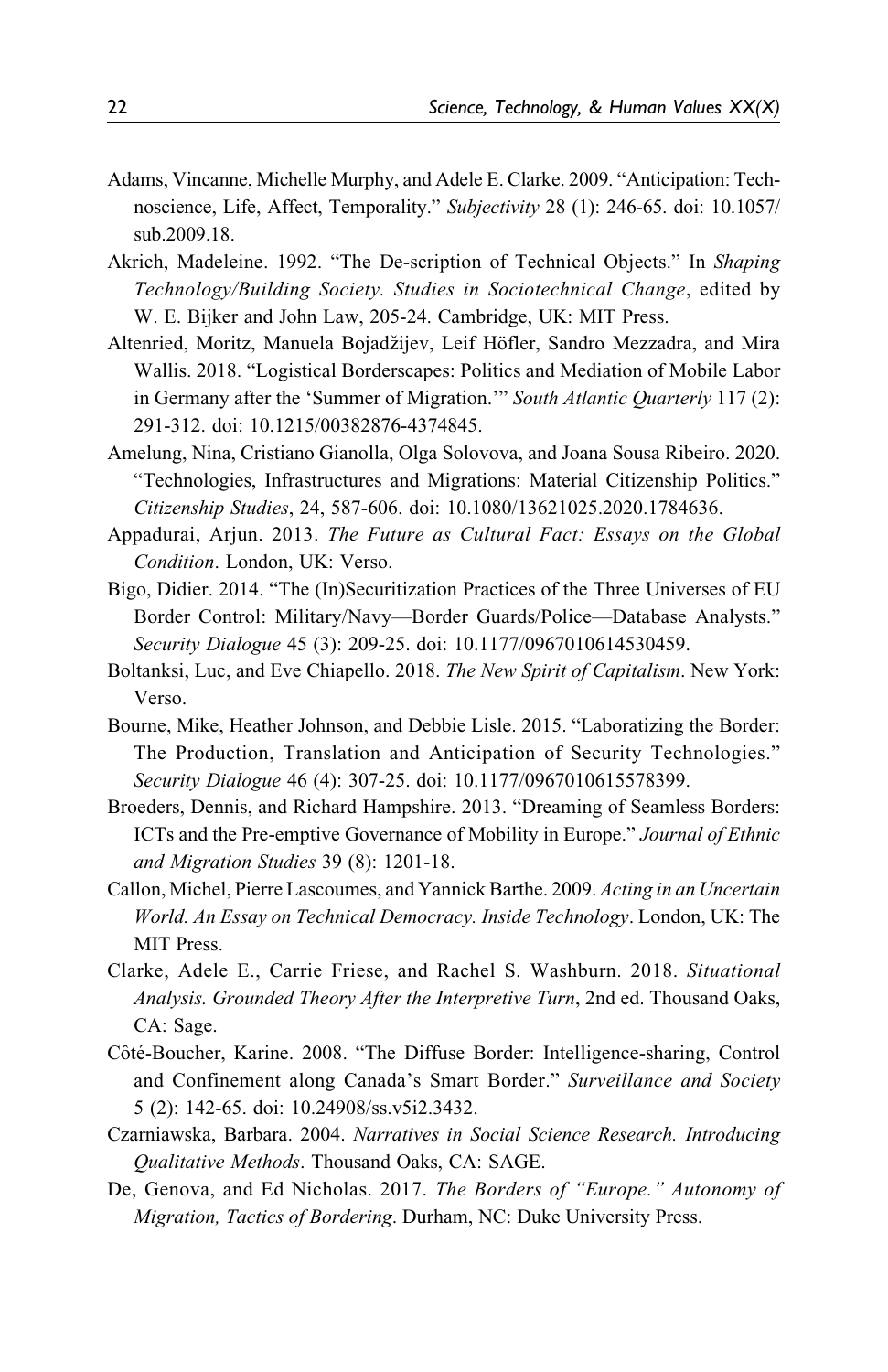- <span id="page-22-0"></span>Dijstelbloem, Huub, and Dennis Broeders. 2015. "Border Surveillance, Mobility Management and the Shaping of Non-publics in Europe." European Journal of Social Theory 18 (1): 21-38. doi: 10.1177/1368431014534353.
- Dijstelbloem, Huub, Rogier van Reekum, and Willem Schinkel. 2017. "Surveillance at Sea: The Transactional Politics of Border Control in the Aegean." Security Dialogue 48 (3): 224-40. doi: 10.1177/0967010617695714.
- EC (European Commission). 2008. "Preparing the Next Steps in Border Management in the European Union." Brussels, 13.2.2008, COM(2008) 69 final. Accessed November 2, 2021. [https://eur-lex.europa.eu/legal-content/EN/TXT/PDF/?uri](https://eur-lex.europa.eu/legal-content/EN/TXT/PDF/?uri=CELEX:52008DC0069?from=EN)  $=$ [CELEX:52008DC0069?from](https://eur-lex.europa.eu/legal-content/EN/TXT/PDF/?uri=CELEX:52008DC0069?from=EN) $=$ [EN](https://eur-lex.europa.eu/legal-content/EN/TXT/PDF/?uri=CELEX:52008DC0069?from=EN).
- Engels, Franziska, Alexander Wentland, and Sebastian M. Pfotenhauer. 2019. "Testing Future Societies? Developing a Framework for Test Beds and Living Labs as Instruments of Innovation Governance." Research Policy 48 (9): 1-11. doi: 10.1016/j.respol.2019.103826.
- EU (European Union). 2011. "Regulation 1077/2011 of the European Parliament and of the Council of 25 October 2011 Establishing a European Agency for the Operational Management of Large-scale IT Systems." Official Journal of the European Union L286. Accessed November 2, 2021. [https://eur-lex.europa.eu/le](https://eur-lex.europa.eu/legal-content/EN/ALL/?uri=CELEX%3A32011R1077) [gal-content/EN/ALL/?uri](https://eur-lex.europa.eu/legal-content/EN/ALL/?uri=CELEX%3A32011R1077)=[CELEX](https://eur-lex.europa.eu/legal-content/EN/ALL/?uri=CELEX%3A32011R1077)%[3A32011R1077.](https://eur-lex.europa.eu/legal-content/EN/ALL/?uri=CELEX%3A32011R1077)
- EU (European Union). 2018. "Regulation (EU) 2018/1726 of the European Parliament and of the Council of 14 November 2018 on the European Union Agency for the Operational Management of Large-Scale IT Systems in the Area of Freedom, Security and Justice (eu-LISA)." Official Journal of the European Union L95. Accessed November 2, 2021. [https://eur-lex.europa.eu/legal-conte](https://eur-lex.europa.eu/legal-content/EN/TXT/?uri=celex:32018R1726)  $nt/EN/TXT$ ?uri $=$ [celex:32018R1726.](https://eur-lex.europa.eu/legal-content/EN/TXT/?uri=celex:32018R1726)
- EU (European Union). 2019. "Regulation (EU) 2019/817 of the European Parliament and of the Council of 20 May 2019 on Establishing a Framework for Interoperability between EU Information Systems in the Field of Borders and Visa." Official Journal of the European Union L135. Accessed November 2, 2021. [https://eur-lex.europa.eu/legal-content/EN/TXT/?uri](https://eur-lex.europa.eu/legal-content/EN/TXT/?uri=CELEX%3A32019R0817)=[CELEX](https://eur-lex.europa.eu/legal-content/EN/TXT/?uri=CELEX%3A32019R0817)%[3A320](https://eur-lex.europa.eu/legal-content/EN/TXT/?uri=CELEX%3A32019R0817) [19R0817.](https://eur-lex.europa.eu/legal-content/EN/TXT/?uri=CELEX%3A32019R0817)
- eu-LISA. 2015a. "Annual Work Programme." Accessed August 7, 2020. [https://](https://www.eulisa.europa.eu/Publications/Corporate/eu-LISA_Work%20Programme%202015.pdf) [www.eulisa.europa.eu/Publications/Corporate/eu-LISA\\_Work](https://www.eulisa.europa.eu/Publications/Corporate/eu-LISA_Work%20Programme%202015.pdf)%[20Programme](https://www.eulisa.europa.eu/Publications/Corporate/eu-LISA_Work%20Programme%202015.pdf) %[202015.pdf](https://www.eulisa.europa.eu/Publications/Corporate/eu-LISA_Work%20Programme%202015.pdf).
- eu-LISA. 2015b. "Testing the Borders of the Future." Smart Borders Pilot: The Results in Brief. Accessed September 1, 2020. [https://www.eulisa.europa.eu/](https://www.eulisa.europa.eu/Publications/Reports/Smart%20Borders%20-%20The%20results%20in%20brief.pdf) [Publications/Reports/Smart](https://www.eulisa.europa.eu/Publications/Reports/Smart%20Borders%20-%20The%20results%20in%20brief.pdf)%[20Borders](https://www.eulisa.europa.eu/Publications/Reports/Smart%20Borders%20-%20The%20results%20in%20brief.pdf)%[20-](https://www.eulisa.europa.eu/Publications/Reports/Smart%20Borders%20-%20The%20results%20in%20brief.pdf)%[20The](https://www.eulisa.europa.eu/Publications/Reports/Smart%20Borders%20-%20The%20results%20in%20brief.pdf)%[20results](https://www.eulisa.europa.eu/Publications/Reports/Smart%20Borders%20-%20The%20results%20in%20brief.pdf)%[20in](https://www.eulisa.europa.eu/Publications/Reports/Smart%20Borders%20-%20The%20results%20in%20brief.pdf)%[20](https://www.eulisa.europa.eu/Publications/Reports/Smart%20Borders%20-%20The%20results%20in%20brief.pdf) [brief.pdf.](https://www.eulisa.europa.eu/Publications/Reports/Smart%20Borders%20-%20The%20results%20in%20brief.pdf)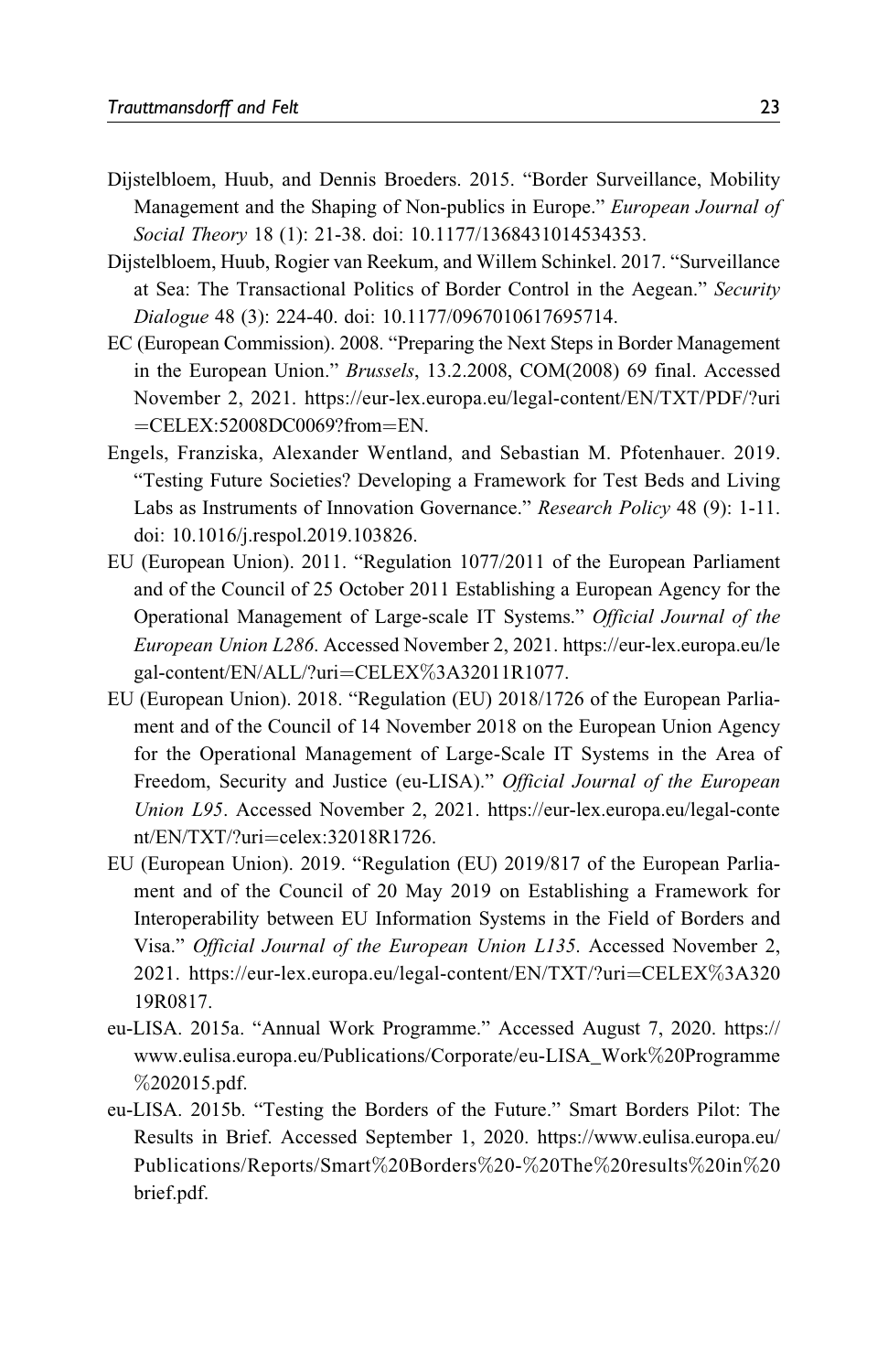- <span id="page-23-0"></span>eu-LISA. 2017. "The eu-LISA Strategy 2018-2020. 2017-149." Accessed August 5, 2020. [https://www.eulisa.europa.eu/Publications/Corporate/eu-LISA](https://www.eulisa.europa.eu/Publications/Corporate/eu-LISA%20Strategy%202018-2022.pdf)%[20Strate](https://www.eulisa.europa.eu/Publications/Corporate/eu-LISA%20Strategy%202018-2022.pdf) [gy](https://www.eulisa.europa.eu/Publications/Corporate/eu-LISA%20Strategy%202018-2022.pdf)%[202018-2022.pdf](https://www.eulisa.europa.eu/Publications/Corporate/eu-LISA%20Strategy%202018-2022.pdf).
- eu-LISA. 2019a. "Annual Conference 2018–Highlights, Part 2." Filmed October 17, 2018. Youtube. Eu-LISA. 3:57. Accessed November 2, 2021. [http://https://www.](http://https://www.youtube.com/watch?v.WJNJnK46iYE) [youtube.com/watch?v.WJNJnK46iYE](http://https://www.youtube.com/watch?v.WJNJnK46iYE).
- eu-LISA. 2019b. "Elaboration of a Future Architecture for Interoperable IT Systems at eu-LISA." Summary of the Feasibility Study. Accessed October 1, 2021. [https://www.eulisa.europa.eu/Publications/Reports/eu-LISA](https://www.eulisa.europa.eu/Publications/Reports/eu-LISA%20Feasibility%20Study%20-%20Interoperability.pdf)%[20Feasibility](https://www.eulisa.europa.eu/Publications/Reports/eu-LISA%20Feasibility%20Study%20-%20Interoperability.pdf)%[20](https://www.eulisa.europa.eu/Publications/Reports/eu-LISA%20Feasibility%20Study%20-%20Interoperability.pdf) [Study](https://www.eulisa.europa.eu/Publications/Reports/eu-LISA%20Feasibility%20Study%20-%20Interoperability.pdf)%[20-](https://www.eulisa.europa.eu/Publications/Reports/eu-LISA%20Feasibility%20Study%20-%20Interoperability.pdf)%[20Interoperability.pdf](https://www.eulisa.europa.eu/Publications/Reports/eu-LISA%20Feasibility%20Study%20-%20Interoperability.pdf)
- eu-LISA. 2020a. "Management Board." Organisation. About Us. Eu-LISA. Accessed September 7, 2020. [https://www.eulisa.europa.eu/About-Us/Organisa](https://www.eulisa.europa.eu/About-Us/Organisation/Eu-Lisa-Management-Board) [tion/Eu-Lisa-Management-Board.](https://www.eulisa.europa.eu/About-Us/Organisation/Eu-Lisa-Management-Board)
- eu-LISA. 2020b. "Research and Development." Activities. Eu-LISA. Accessed September 7, 2020. [https://www.eulisa.europa.eu/Activities/Research-And-De](https://www.eulisa.europa.eu/Activities/Research-And-Development) [velopment.](https://www.eulisa.europa.eu/Activities/Research-And-Development)
- Feldman, Gregory. 2011. "If Ethnography Is More than Participant-observation, Then Relations Are More than Connections: The Case for Nonlocal Ethnography in a World of Apparatuses." Anthropological Theory 11 (4): 375-95. doi: 10.1177/146 3499611429904.
- Feldman, Gregory. 2014. "Location, Isolation and Disempowerment: The Swift Proliferation of Security Discourse among Policy Professional." In The Anthropology of Security. Perspectives from the Frontline of Policing, Counter-terrorism and Border Control, edited by Mark Maguire, Catarina Frois, and Nils Zurawski, 46-58. London, UK: Pluto Press.
- Felt, Ulrike. 2015. "Keeping Technologies Out: Sociotechnical Imaginaries and the Formation of Austria's Technopolitical Identity." In Dreamscapes of Modernity: Sociotechnical Imaginaries and the Fabrication of Power, edited by Sheila Jasanoff and Sang-Hyun Kim, 103-25. Chicago, IL: The University of Chicago Press.
- Felt, Ulrike. 2017. "Living a Real-world Experiment: Post-fukushima Imaginaries and Spatial Practices of 'Containing the Nuclear." In New Perspectives on Technology in Society. Experimentation Beyond the Laboratory, edited by Ibo van de Poel, Lotte Asveld, and Donna Mehos, 1st ed., 149-78. London, UK: Routledge. doi: 10.4324/9781315468259.
- Follis, Karolina S. 2017. "Vision and Transterritory: The Borders of Europe." Science Technology and Human Values 42 (6): 1003-30. doi: 10.1177/016224 3917715106.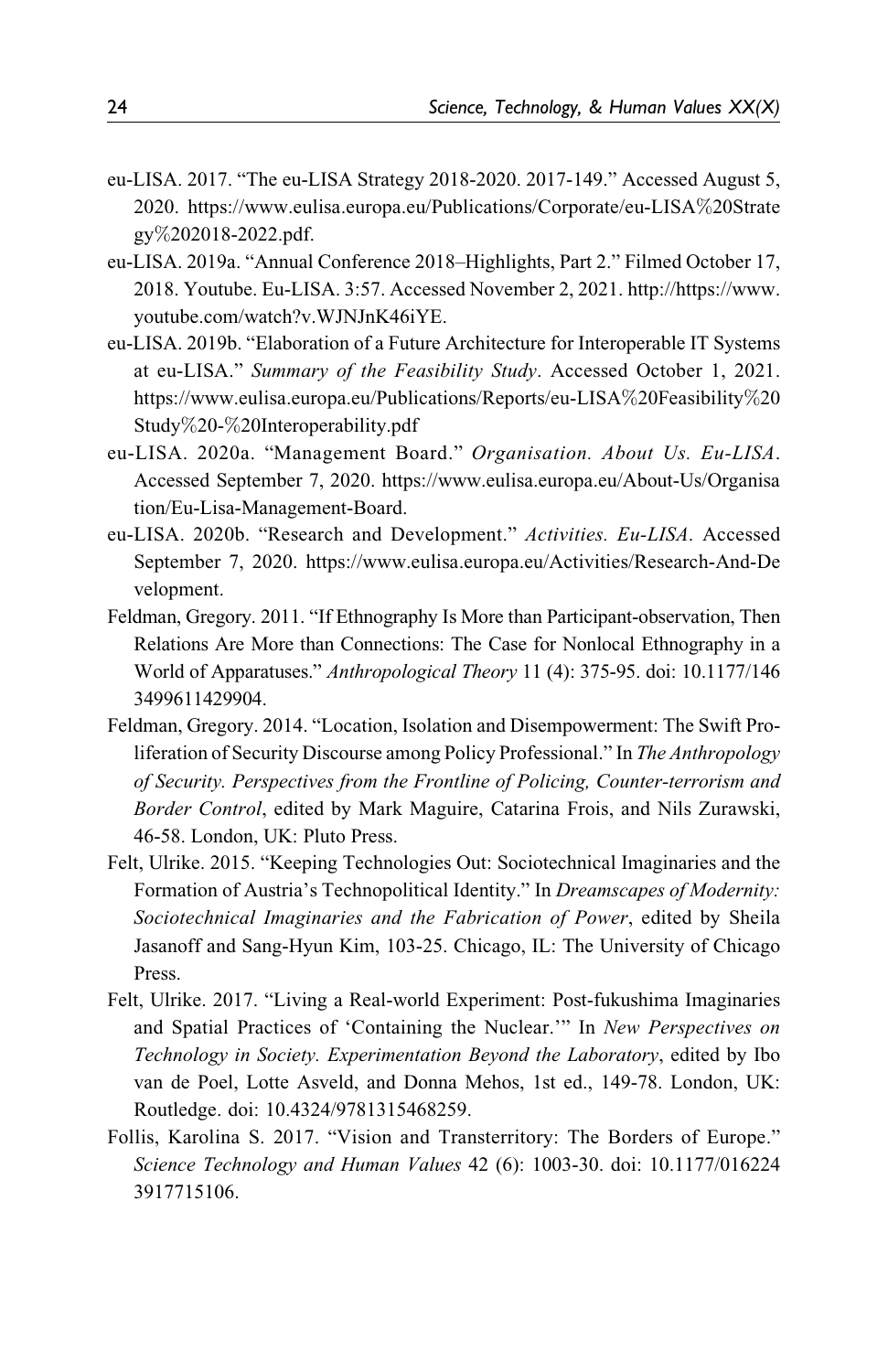- <span id="page-24-0"></span>Garkov, Krum. 2020. "Feature: The Digital Challenge at the Borders." Border Management Today, IBMATA Journal (4): 27-30. Accessed November 2, 2021. [http://www.ibmata.org/border-management-today/.](http://www.ibmata.org/border-management-today/)
- Glouftsios, Georgios. 2021. "Governing Border Security Infrastructures: Maintaining Large-scale Information Systems." Security Dialogue 52 (5): 452-470. doi: 10.1177/0967010620957230.
- Guggenheim, Michael. 2012. "Laboratizing and De-laboratizing the World: Changing Sociological Concepts for Places of Knowledge Production." History of the Human Sciences 25 (1): 99-118. doi: 10.1177/0952695111422978.
- Hess, Sabine, and Bernd Kasparek. 2017. "Under Control? Or Border (as) Conflict: Reflections on the European Border Regime." Social Inclusion 5 (3): 58-68. doi: 10.17645/si.v5i3.1004.
- Hilgartner, Stephen. 2015. "Capturing the Imaginary. Vanguards, Visions and the Synthetic Biology Revolution." In Science and Democracy. Making Knowledge and Making Power in the Biosciences and Beyond, edited by Stephen Hilgartner, Clarke A. Miller, and Rob Hagendijk, 33-55. New York: Routledge.
- Jasanoff, Sheila. 2015a. "Future Imperfect: Science, Technology and the Imaginations of Modernity." In Dreamscapes of Modernity: Sociotechnical Imaginaries and the Fabrication of Power, edited by Sheila Jasanoff and Sang-Hyun Kim, 1-49. Chicago, IL: The University of Chicago Press.
- Jasanoff, Sheila. 2015b. "Imagined and Invented Worlds." In Dreamscapes of Modernity: Sociotechnical Imaginaries and the Fabrication of Power, edited by Sheila Jasanoff and Sang-Hyun Kim, 321-41. Chicago, IL: The University of Chicago Press.
- Jasanoff, Sheila. 2017. "Virtual, Visible, and Actionable: Data Assemblages and the Sightlines of Justice." Big Data & Society 4 (2): 1-15. doi: 10.1177/2053951 717724477.
- Jasanoff, Sheila, and Sang-Hyun Kim. 2009. "Containing the Atom: Sociotechnical Imaginaries and Nuclear Power in the United States and South Korea." Minerva 47 (2): 119-46. doi: 10.1007/s11024-009-9124-4.
- Jasanoff, Sheila and Sang-Hyun Kim, eds. 2015. Dreamscapes of Modernity: Sociotechnical Imaginaries and the Fabrication of Power. Chicago, IL: The University of Chicago Press.
- Jensen, Casper Bruun, and Atsuro Morita. 2015. "Infrastructures as Ontological Experiments."Engaging Science, Technology, and Society 1 (2015): 81-87. doi: 10.17351/ ests2015.21.
- Knorr Cetina, Karin. 1999. Epistemic Cultures: How the Sciences Make Knowledge. Cambridge, MA: Harvard University Press.
- Larkin, Brian. 2013. "The Politics and Poetics of Infrastructure." Annual Review of Anthropology 42 (2013): 327-43. doi: 10.1146/annurev-anthro-092412-155522.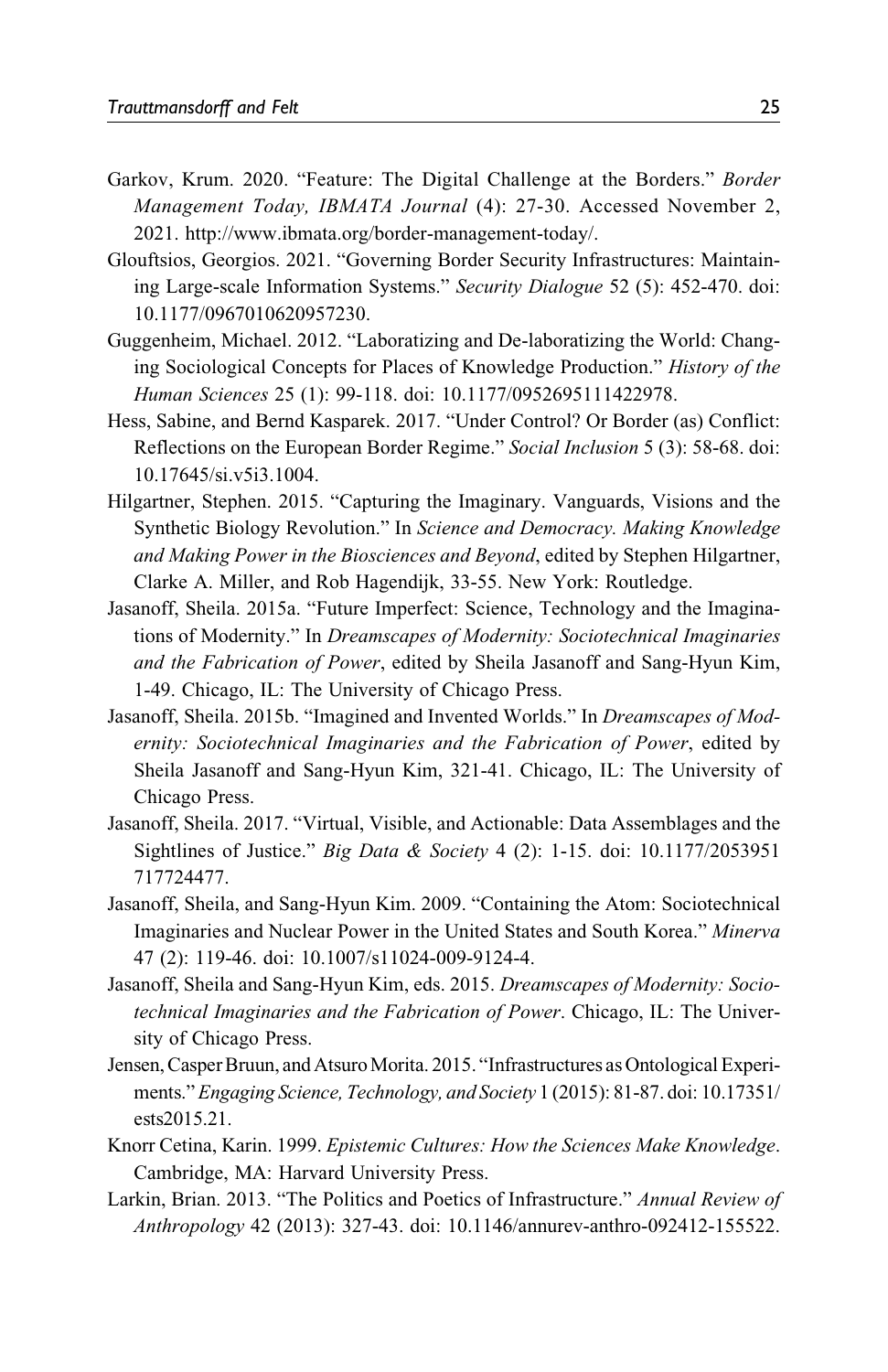- <span id="page-25-0"></span>Law, John. 2015. "What's Wrong with a One-world World?" Distinktion 16 (1): 126-39. doi: 10.1080/1600910X.2015.1020066.
- Leese, Matthias, Simon Noori, and Stephan Scheel. 2021. "Data Matters: The Politics and Practices of Digital Border and Migration Management." Geopolitics 1-21. Advance online publication. doi: 10.1080/14650045.2021.1940538.
- Lin, Weiqiang, Johan Lindquist, Biao Xiang, and Brenda S.A. Yeoh. 2017. "Migration Infrastructures and the Production of Migrant Mobilities." Mobilities 12 (2): 167-74. doi: 10.1080/17450101.2017.1292770.
- Mezzadra, Sandro. 2017. "Digital Mobility, Logistics, and the Politics of Migration." Spheres-Journal for Digital Cultures (4): 1-4. Accessed November 2, 2021. [http://spheres-journal.org/digital-mobility-logistics-and-the-politics-of](http://spheres-journal.org/digital-mobility-logistics-and-the-politics-of-migration/)[migration/](http://spheres-journal.org/digital-mobility-logistics-and-the-politics-of-migration/).
- Morozov, Evgeny. 2013. To Save Everything, Click Here. Technology, Solutionism and the Urge to Fix Problems That Don't Exist. London, UK: Allen Lane.
- Pelizza, Annalisa. 2020. "Processing Alterity, Enacting Europe: Migrant Registration and Identification as Co-construction of Individuals and Polities." Science Technology and Human Values 45 (2): 262-88. doi: 10.1177/0162243919827927.
- Pezzani, Lorenzo, and Charles Heller. 2019. "AIS Politics: The Contested Use of Vessel Tracking at the EU's Maritime Frontier." Science, Technology, & Human Values 44 (5): 881-99. doi: 10.1177/0162243919852672.
- Pickersgill, Martyn. 2011. "Connecting Neuroscience and Law: Anticipatory Discourse and the Role of Sociotechnical Imaginaries." New Genetics and Society 30 (1): 27-40. doi: 10.1080/14636778.2011.552298.
- Pollozek, Silvan. 2020. "Turbulences of Speeding up Data Circulation. Frontex and Its Crooked Temporalities of 'Real-time' Border Control." Mobilities 15 (5): 677-93. doi: 10.1080/17450101.2020.1801304.
- Pollozek, Silvan, and Jan Hendrik Passoth. 2019. "Infrastructuring European Migration and Border Control: The Logistics of Registration and Identification at Moria Hotspot." Environment and Planning D: Society and Space 37 (4): 606-24. doi: 10.1177/0263775819835819.
- Sabel, Charles F., and Jonathan Zeitlin. 2010. Experimentalist Governance in the European Union. Towards a New Architecture. Oxford, UK: Oxford University Press.
- Sadowski, Jathan, and Roy Bendor. 2019. "Selling Smartness: Corporate Narratives and the Smart City as a Sociotechnical Imaginary." Science, Technology, & Human Values 44 (3): 540-63. doi: 10.1177/0162243918806061.
- Scheel, Stephan, Evelyn Ruppert, and Funda Ustek-Spilda. 2019. "Enacting Migration through Data Practices." Environment and Planning D: Society and Space 37 (4): 579-88. doi: 10.1177/0263775819865791.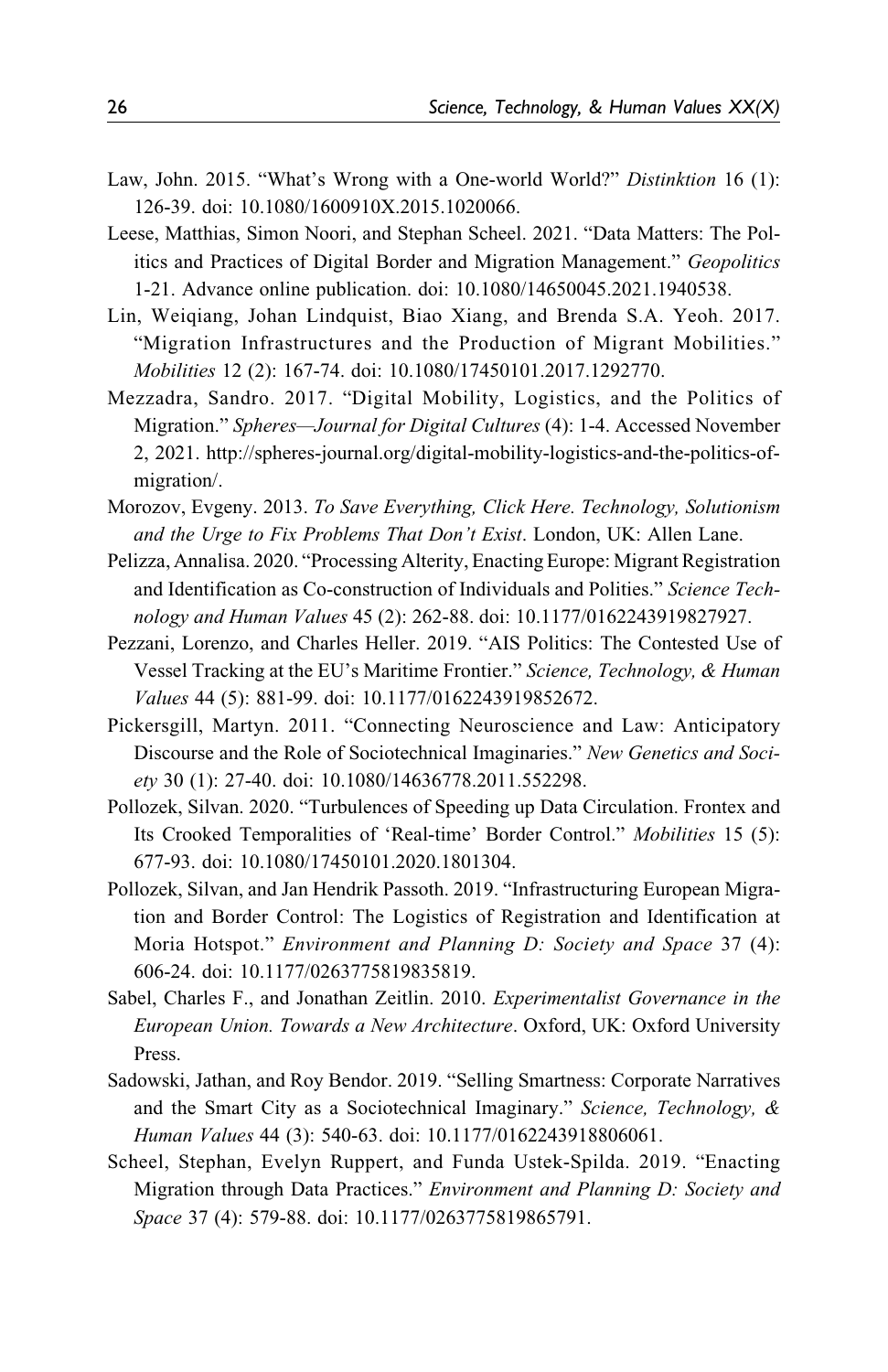- <span id="page-26-0"></span>Schinkel, Willem. 2015. "The Image of Crisis: Walter Benjamin and the Interpretation of 'Crisis' in Modernity." Thesis Eleven 127 (1): 36-51. doi: 10.1177/07255136 15575529.
- Schiølin, Kasper. 2020. "Revolutionary Dreams: Future Essentialism and the Sociotechnical Imaginary of the Fourth Industrial Revolution in Denmark." Social Studies of Science 50 (4): 542-66. doi: 10.1177/0306312719867768.
- Sontowski, Simon. 2018. "Speed, Timing and Duration: Contested Temporalities, Techno-Political Controversies and the Emergence of the EU's Smart Border." Journal of Ethnic and Migration Studies 44 (16): 2730-46. doi: 10.1080/13691 83X.2017.1401512.
- Tsianos, Vassilis, and Serhat Karakayali. 2010. "Transnational Migration and the Emergence of the European Border Regime: An Ethnographic Analysis." European Journal of Social Theory 13 (3): 373-87. doi: 10.1177/1368431010 371761.
- Tsianos, Vassilis, and Brigitta Kuster. 2016. "Eurodac in Times of Bigness: The Power of Big Data within the Emerging European IT Agency." Journal of Borderlands Studies 31 (2): 235-49. doi: 10.1080/08865655.2016.1174606.
- Van De Poel, Ibo, Donna C. Mehos, and Lotte Asveld. 2017. "Introduction." In New Perspectives on Technology in Society. Experimentation Beyond the Laboratory, edited by Ibo Van De Poel, Donna C. Mehos, and Lotte Asveld, 1st ed., 1-15. London, UK: Routledge.
- van Reekum, Rogier. 2019. "Patrols, Records and Pictures: Demonstrations of Europe in the Midst of Migration's Crisis." Environment and Planning D: Society and Space 37 (4): 625-43. doi: 10.1177/0263775818792269.
- Visvanathan, Shiv. 1997. A Carnival for Science. Essays on Science, Technology and Development. Delhi/New York: Oxford University Press. doi: 10.1177/ 030437548701200102.
- Walters, William. 2009. "Europe's Borders." In Sage Handbook of European Studies, edited by Chris Rumford, 485-505. Washington, DC: Sage.
- Wienroth, Matthias. 2018. "Governing Anticipatory Technology Practices. Forensic DNA Phenotyping and the Forensic Genetics Community in Europe." New Genetics and Society 37 (2): 137-52. doi: 10.1080/14636778.2018.1469975.
- Zaiotti, Ruben. 2011. Cultures of Border Control. Schengen and the Evolution of European Frontiers. Chicago, IL: The University of Chicago Press.

#### **Author Biographies**

Paul Trauttmansdorff is a PhD student at the Department of Science and Technology Studies, University of Vienna, and a visiting fellow at the Department of Philosophy and Communication Studies, University of Bologna. He is interested